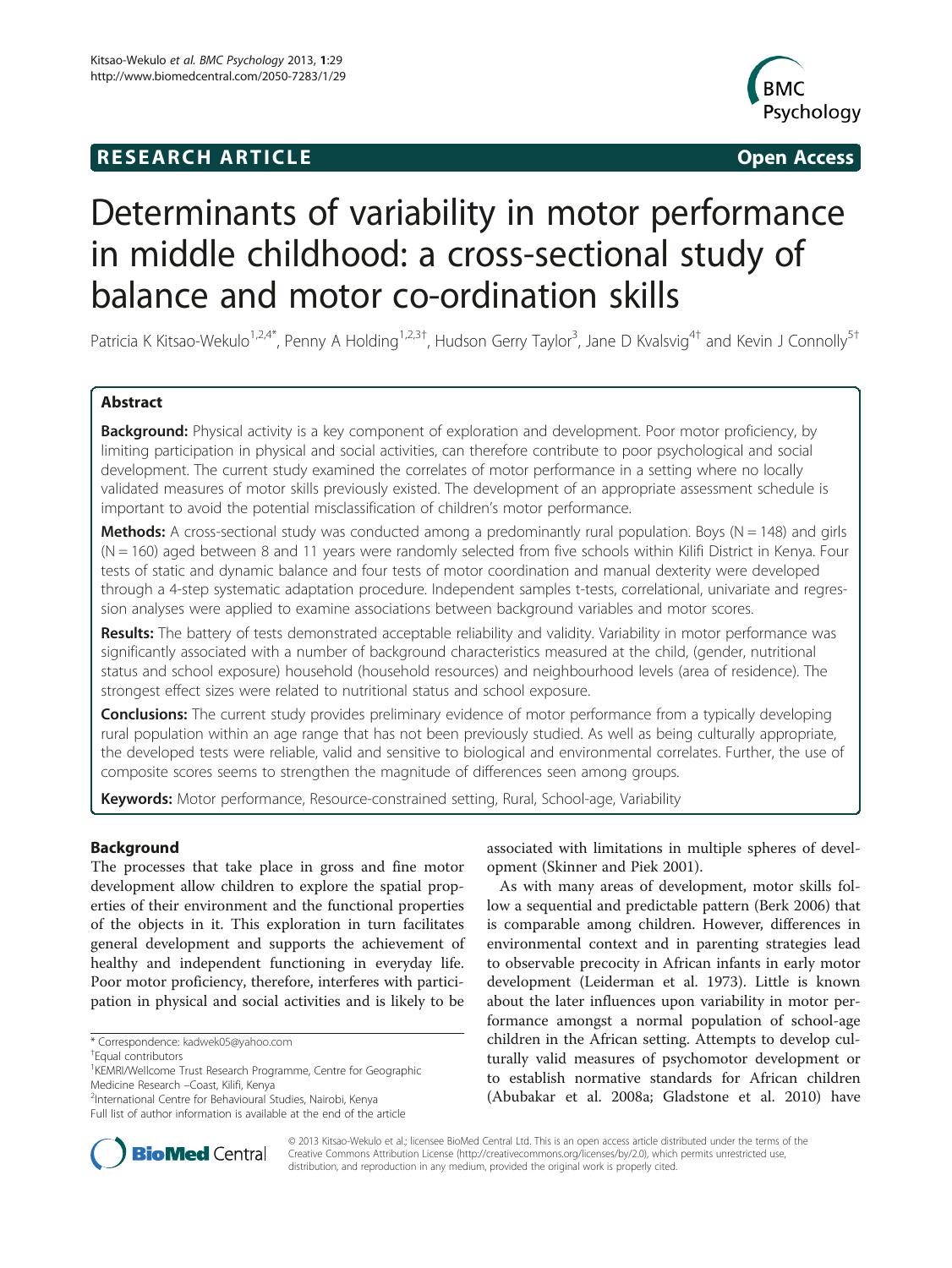focussed primarily on infants and preschoolers. The consequent lack of locally validated measures of motor development for school-age children may limit the reliability of measurement and lead to mis-classification of children (van de Vijver and Tanzer [2004](#page-13-0); Connolly and Grantham-McGregor [1993\)](#page-12-0). Given the widely reported precocity of motor development among African children (Warren [1972;](#page-13-0) Super [1976\)](#page-13-0), existing norms for measures published in western settings may therefore not be appropriate. In addition, in the rural East African context and in similar settings, assessment protocols need to address the lack of available staff with previous assessment experience, limited resources for purchasing expensive published tests and equipment, and the issue of engaging children who are unused to standardized testing procedures.

Bronfenbrenner's bioecological model (Bronfenbrenner and Ceci [1994\)](#page-12-0) posits that a child's development is determined by both proximal and more distal influences. The rate of motor progress of healthy children is therefore susceptible to the influence of several interrelated factors and contributes to variability in motor skill proficiency (Lotz et al. [2005\)](#page-12-0). These include internal (biological) factors such as gender and age (Largo et al. [2003](#page-12-0)). Other background characteristics may impact on motor development through their influence on experience, and or by altering brain development and function (Walker et al. [2011\)](#page-13-0). Previous studies in Africa and other low resource settings have indicated multiple influences upon variability in motor proficiency including nutritional status (Wachs [1995;](#page-13-0) Stoltzfus et al. [2001\)](#page-13-0), HIV, malaria and helminthic infections e.g. (Olney et al. [2009](#page-12-0); Botha and Pienaar [2008](#page-12-0); Bagenda et al. [2006](#page-12-0)), poverty, poor health and unhealthy environments (Grantham-McGregor et al. [2007;](#page-12-0) Evans [2006\)](#page-12-0), and the lack of opportunities for play (Gallahue and Ozmun [2002\)](#page-12-0).

To reliably identify deviations from normal progress, it is necessary to have tools that have been validated in context. The measurement of motor proficiency in the current study was part of a larger study that focused upon developing a methodology to examine the longerterm effects of central nervous system (CNS) infections (such as malaria, meningitis and neonatal sepsis) endemic to the region. Previous studies have suggested that while the effects of these infections in the brain may be diffuse (Holding and Boivin [2013\)](#page-12-0), in the longerterm, larger effect sizes are commonly seen in more complex tasks associated with executive functions. The primary objective of this study was therefore to describe the motor performance of a sample of school-age children from coastal Kenya through the examination of associations of motor performance with sociodemographic factors. To achieve this objective, a battery of motor assessments was developed that would be

reliable, valid and sensitive to the long-term developmental consequences of health-related risk factors in our target population.

## Methods

## Design

This cross-sectional study was undertaken as part of a programme to develop appropriate methodology for the neuropsychological assessment of school-age children in coastal Kenya. The larger programme included children aged between 8 and 11 years, covering the stage of development where it becomes easier to measure discrete areas of performance.

## Study setting

The study was conducted at the Kenya Medical Research Institute's Centre for Geographic Medicine Research in Kilifi District at the Kenyan Coast. The area covered is a predominantly rural community mainly engaged in agriculture with few and unstable income-generating opportunities (FAO Kenya [2007](#page-12-0)). More than half the population lives in absolute poverty, surviving on less than USD 2 per day, with high illiteracy levels increasing the population's vulnerability to food insecurity and to endemic tropical infections (Kahuthu et al. [2005](#page-12-0); Kenya National Bureau of Statistics (KNBS) and ICF Macro [2010](#page-12-0)). At the time of the study, the district had 230 primary schools with a total enrolment of 137,958 (75,582 males and 62,376 females) children. Primary school enrolment rates within the district were low at 66.5% (Kahuthu et al. [2005\)](#page-12-0).

A typical home in Kilifi comprises a large homestead with several small huts in which extended family members live together and share in the daily household chores. It is not uncommon for members from different generations to share in child-rearing duties. Children of school-going age spend a lot of their time outdoors. Boys have a more unstructured time, engaging in mostly play activities, while girls attend to chores such as fetching firewood and water and helping their mothers in the fields (Wenger [1989](#page-13-0)).

## Sampling and sample characteristics

School-age children were selected through stratified sampling from the catchment area of five randomly selected local schools distributed across neighbourhoods ranging from sparsely populated to semi-urban areas (Kitsao-Wekulo et al. [2012\)](#page-12-0). Both school-going and nonschool going children were identified for inclusion. At the time of the study, the selected schools had a total population of 2,755 children. A total of 308 children were recruited to represent the diverse geographical areas, represented by equal numbers of boys and girls, in each of three age bands – 8, 9 and 10 years. Additional child level characteristics included length of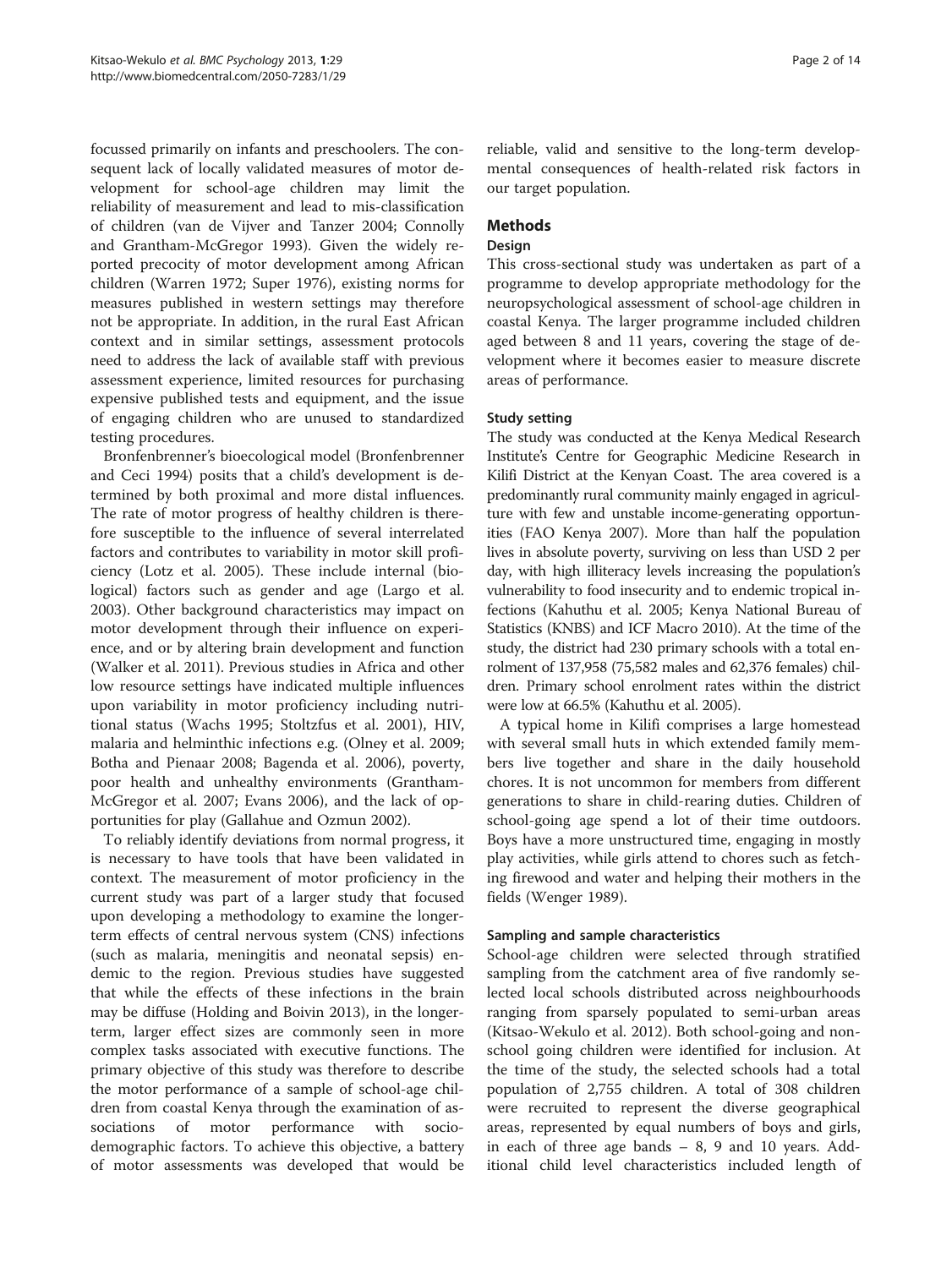school experience and nutritional status (defined by the presence or absence of growth retardation). Birth records were used where available to confirm age. In cases where records were not available, the child's age was estimated by using major local or national events that occurred around the time of the child's birth. School exposure was defined as each year of enrolment from nursery class. Household-level characteristics comprised an index of household resources that divided the sample into three approximately equal groups from the least wealthy to the most wealthy (Level 1, Level 2 and Level 3).

## Ethical considerations

The Kenya Medical Research Institute/National Ethics Review Committee (KEMRI/NERC) provided ethical clearance for the study. Permission to visit schools was obtained from the District Education Office. We explained the purpose of the study to the head teachers of selected schools and then sought their permission to recruit children. We also held meetings with community leaders, elders and parents (or guardians) of selected pupils to explain the purpose of the study. After each meeting, a screening questionnaire was administered to establish if selected children met the study's eligibility criteria. We presented information on the study to parents in the language with which they were most familiar. We then obtained written informed consent for their children's participation. All the selected children assented to their participation in the study.

The Ten Questions Questionnaire TQQ (Mung'ala-Odera et al. [2004\)](#page-12-0) and observation by the assessment team were used to establish any visual, auditory and motor impairment, as well as other serious health problems in children. Children who were found to be physically unable to perform the tests, due to severe limitations in physical and global mental functioning, were excluded.

#### Development of motor tests

In the development of the battery, we followed the 4 step systematic test adaptation procedure outlined by Holding, Abubakar and Kitsao-Wekulo [\(2009](#page-12-0)).

#### Step 1: Construct definition

The focus of the battery was tasks that measured balance and co-ordination, as these skills reflect planning of movements that may be more reflective of an underlying executive function component of motor proficiency. We therefore defined motor proficiency as the specific abilities measured by tests of balance, bilateral co-ordination, upper limb co-ordination, visual-motor control and upper limb speed and dexterity (Sherrill [1993](#page-12-0)).

#### Step 2: Item pool creation

Some tests were modelled after those in the Movement – Assessment Battery for Children (Movement-ABC; Henderson and Sugden [1992\)](#page-12-0), a battery of motor tasks designed for children ages 5–12 years. Apart from the fact that it takes a short time to administer, the most important advantages of the Movement-ABC compared with other available tests are its cross-culturally applicability, simplicity of instruction and demonstration and the ease with which trainers can be trained in administration (Cools et al. [2009\)](#page-12-0). Additional tests in the battery, such as the Bolt Board Test, were conceptualised and designed by the investigation team.

## Step 3: Developing the procedure

We produced a manual of instructions for the newly created tests and modified existing items and procedures to suit the cultural norms and practices of the study context. Instructions were formulated in the local language. Tasks were chosen on the basis that their requirements were familiar to children and that they were similar to activities that children regularly engaged in. The appropriateness of the procedures was pilot-tested on groups of between 10 and 20 children. Some of the instructions were rewritten to improve clarity.

We initially piloted the following tests: fine motor tests including the Bolt Board, Pegboard and Bead Threading Tests; tests of dynamic balance included Hopping in Squares, Jumping in Squares (with two feet together), Jumping and Clapping, and the Ball Balance Tests; Static balance tests included Standing on One Leg, One Board Balance and Two Board Balance Tests. We established the ceiling and floor effects on each test. Very easy items on which 30% or more of the children made no errors like Jumping in Squares were dropped. Very difficult items on which 20% or more of the children were unable to reach the first level (e.g. for some children with wide feet, the requirement to balance on two ridged boards on the Two Board Balance Test was impossible to achieve) were dropped. The Standing on One Leg Test, in which one leg was held off the ground, was modified as the Stork Balance Test as assessors were not able to establish the angle at which the free leg was held, especially for girls wearing long skirts.

The process of pilot testing continued until there was no further need for modifications and children were deemed to have understood the test requirements. In this manner, the number of modifications made determined the total number of children on which the tests were pilot-tested, as additional children were included as needed. Four assessors with professional backgrounds in education (varying from diploma to degree level) were trained in administration and scoring of the gross and fine motor tests. Training included participation in the initial development of instructions for test administration and selection of the tests, as well as direct instruction and practice in administration procedures.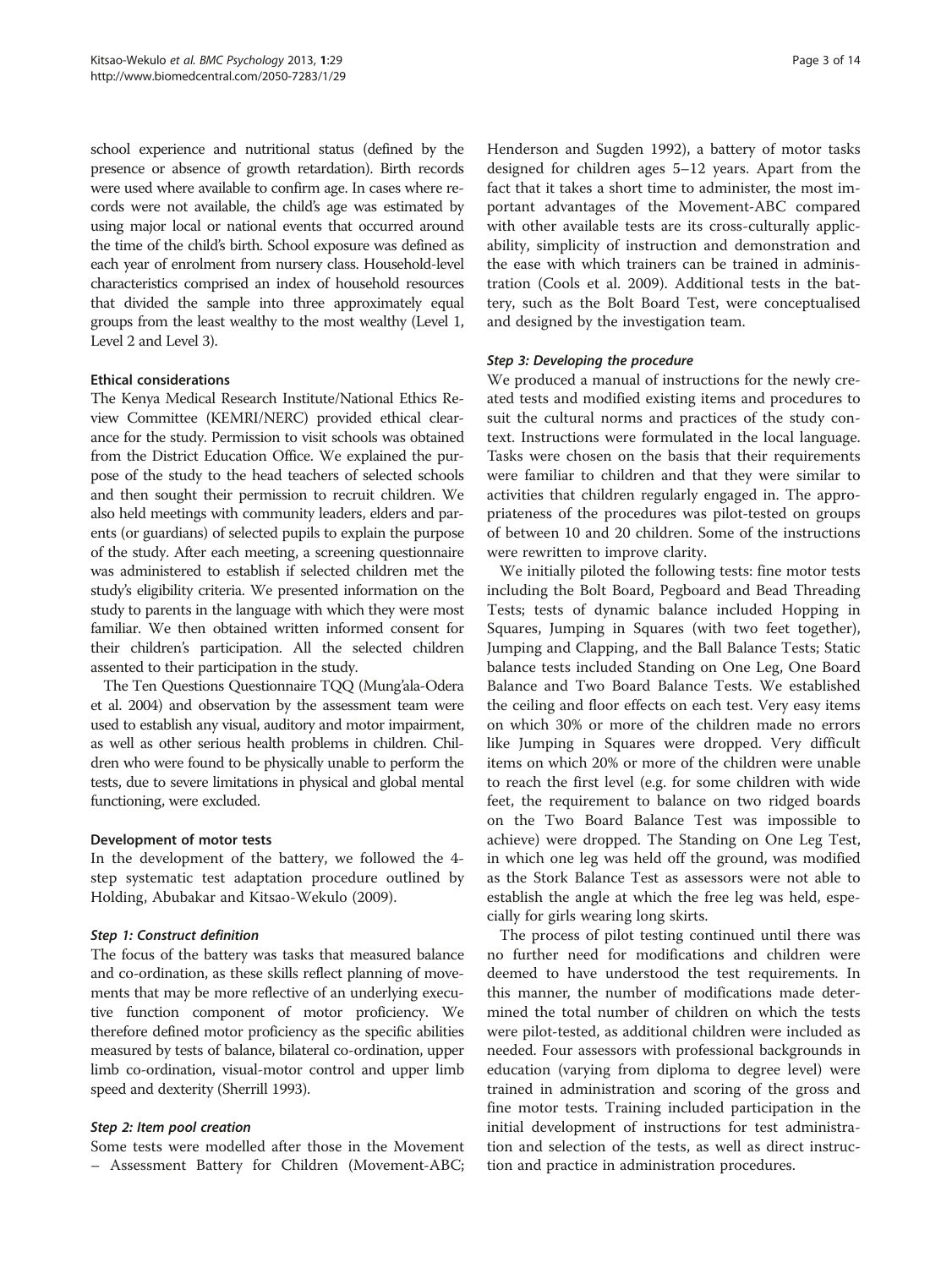#### Step 4: Evaluation of modified tests

Once the content and format of the assessment tasks were established, extensive practice sessions in which assessors administered tests to 30 non-study children under the close supervision of the PI, enhanced standardisation in the administration procedure. These nonstudy children were divided into three groups of 10 each comprising 5 younger (7–8 years) and 5 older (10– 11 years) school-going and non-schooling children. Each group was administered a set of tests within the three categories – fine motor and tests of static and dynamic balance.

The final battery of motor tests comprised 8 tests, five tests of gross motor abilities covering static and dynamic balance – and three timed tests of manual dexterity to assess eye-hand coordination.

# Data collection procedures

## Background characteristics

We measured children's heights using a stadiometer. The child was asked to remove his/her shoes, place the feet together and stand with his/her back and head against the board. The child was instructed to stand up straight and look straight ahead. The moveable headpiece was then brought onto the uppermost point of the head with sufficient pressure to compress the hair. One assessor was designated to take the reading, while another noted it down on a paper. Two readings were taken for each child. The measurement was recorded to the nearest 0.1 cm. Growth retardation was defined as height that was more than 2 standard deviations below levels predicted for age according to the World Health Organization reference curves for school-aged children (World Health Organization [2007](#page-13-0)). School exposure was measured as the number of complete years that the child had attended school.

The constituent items of the wealth index score were developed through a review of indicators of socioeconomic status (SES) made in the study population, as well as a local investigation of household characteristics associated with educational outcome (Holding & Katana, internal report). It was calculated by summing the values assigned to each of six SES variables obtained through parental interview: parental education and occupation (mothers and fathers separately), ownership of small livestock and types of windows in the child's dwelling place. Education groupings were calculated on the basis that primary education takes 8 years to complete, postprimary education takes between 9 and 12 years to complete while a tertiary education certificate is obtained after more than 12 years of education, thus:  $0' =$ no education;  $1' = < 8$  years of education;  $2' = 8$  years of education;  $3' = 9-12$  years of education; and,  $4' =$ >12 years of education. Parental occupation was denoted

thus: ' $0'$  = not known/deceased; ' $1'$  = unemployed/housewife;  $2'$  = subsistence farmer;  $3'$  = unskilled/petty trader;  $4'$  = semi-skilled; and,  $5'$  = skilled. The number of livestock was coded as '0' = none, '1' = <5, and '2' = 5+ while the type of windows was coded '0' = none, '1' = open, '2'  $=$  small, '3' = wooden, '4' = wire, and '5' = glass.

#### Test administration

The motor tests were administered to 148 boys and 160 girls ( $N = 308$ ) aged between 8 and 10 years as part of a neuropsychological battery. The full battery consisted of the following tests: a non-verbal Tower test of problemsolving and planning ability; the Self-Ordered Pointing Test to assess verbal-visual selective reminding; Verbal List Learning to test learning and working memory; a non-verbal test of memory (Dots); a Contingency Naming Test of executive function to assess response inhibition, attentional shift and cognitive flexibility; a Score test of auditory sustained and selective attention; the People Search test of visual sustained and selective attention; and, the Coloured Progressive Matrices which assessed non-verbal reasoning. These tests are described in detail by Kitsao-Wekulo and colleagues [\(2012](#page-12-0)).

Lateral preference (hand and foot) was assessed to establish on which side testing should begin, as all tests required the assessor to begin with the preferred limb. We asked the child to demonstrate a variety of lateralized tasks with the hand (show me how you throw an object) and foot (show me how you kick a ball) (Denckla [1985](#page-12-0)). The tests were administered outside in an open flat area away from other children to avoid distractions. Each child was tested individually but within sight of other children, and in familiar surroundings to minimise test anxiety. To improve standardisation in administration, care was taken to ensure that the testing environment in all the schools was as similar as possible. Most children were able to complete the motor tests in 30 minutes, with times ranging from 23 to 46 minutes. Assessors who were native to the study area and who were fluent in both testing languages provided instructions in the language with which children were most familiar.

Stork Balance Test This was a test of static balance. The test was administered by asking the child to stand on one leg with the hands on the hips. The second nonstanding foot rests on the knee. The child completed the task first on the preferred leg, then on the non-preferred leg with the eyes open and eyes closed. A second trial on each leg was administered if any errors were made within 30 seconds of the first trial. Errors included placing the non-standing foot on the ground and removing the hands from the hips. The trial with the highest time was noted. Percentile cut-offs for the entire sample were calculated and scores ranging from '0' (complete failure)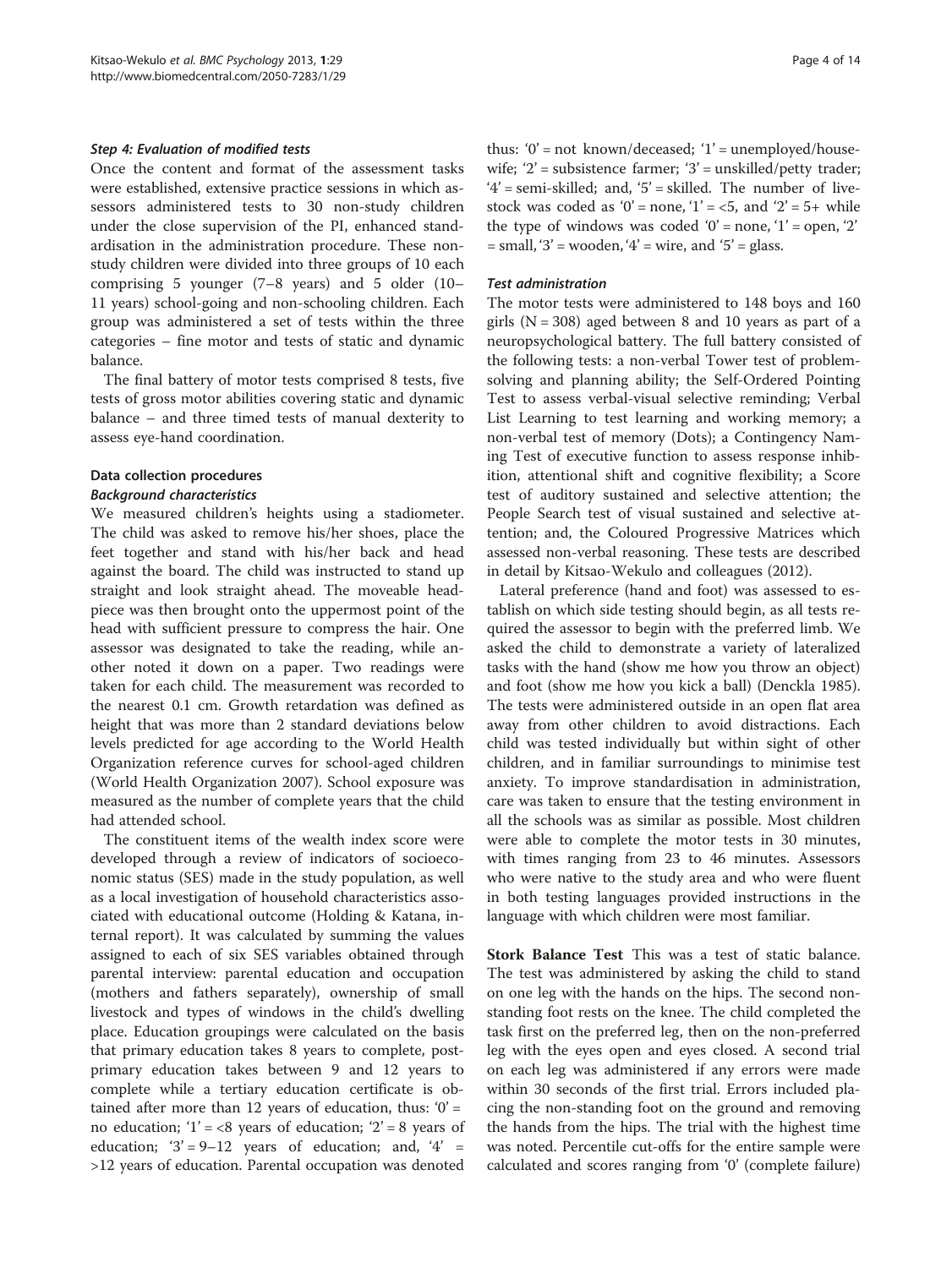to '3' (complete pass) were awarded based on the highest time achieved. To provide a continuous score, the scores across the four conditions were summed.

Ball Balance Test In this test of dynamic balance, the child was asked to walk along the outline of the perimeter of a rectangle marked with a rope placed on the ground. This task was completed while balancing a tennis ball on a square board using an outstretched arm. On the first trial, if the ball dropped up to 10 times, or if the child made any of the following errors (does not resume walking from the point of drop, supports the ball with the free hand or places the thumb on the upper surface of the board), a second trial was administered. If the ball was dropped up to 10 times again on the second trial, a third trial was administered with the arm bent. The child's score was calculated according to the number of ball drops on each trial.

Hopping in Squares Test This test in which the child hopped in five squares marked on the ground with a rope was a test of dynamic balance. The task was completed first on the preferred leg then on the non-preferred leg. Errors were recorded if the child stepped onto the rope, made two hops in one square or hopped outside the square. An acceptable landing was defined as coming down on one foot with the sole of the foot meeting the ground within the last square. If the child was successful on the first trial, a score of '2' was awarded for each of the three aspects (no errors, five correct hops and acceptable landing) and for each leg separately. If the first trial was not completed accurately, a second trial was administered. Each of the three aspects was scored '1' if success was achieved on the second trial. The child scored '0' if s/he did not achieve success on all three aspects. The total score was calculated by summing the scores for errors, hops and landing for both legs.

Jumping and Clapping Test This test was administered to assess dynamic balance. The child was asked to jump as high up in the air as possible and to clap the hands while the feet were in the air. The number of claps for each of three trials was recorded. The child's score was the highest number of correct claps.

One Board Balance Test In another test of static balance, the child was asked to balance on a ridged board, first with the preferred leg (then with the non-preferred leg) on the board and the other in the air while being timed. A second trial was administered if any errors occurred within a 30-second time period. As with the Stork Balance Test, percentile cut-offs based on the highest time achieved on each leg were calculated. Scores ranging from '0' (complete failure) to '3'

(complete pass) were awarded and summed to derive a continuous total test score.

For the timed fine motor tests, the assessor first demonstrated the correct procedure for completion and then allowed the child a practice trial. When the child demonstrated that they had understood the task requirements, the assessor gave the instruction 'Do this test as quickly as you can without making any mistakes' and then began to time the test.

Bolt Board Test This was a test of manual dexterity. The child was presented with a board of nuts on which were screwed 20 bolts in four rows of five. There were red-coloured bolts on two rows on one side and bluecoloured ones on the other. Beginning with the preferred hand, the child was required to unscrew a bolt from the same side, turn it upside down and screw it back on to the nut. The same process was followed using the nonpreferred hand with the bolts on the other side. Alternating between the right and left hand, the bolts were unscrewed and screwed until all 10 on each side had been turned over. Three 60-second trials were administered. The number of bolts completed across the three trials was recorded. The child's score was derived from the total number of bolts manipulated correctly.

Bead Threading In a second test of manual dexterity, the child was required to thread as many beads as possible onto a shoe lace within 30 seconds. The child's score was the mean number of beads threaded across three trials.

Pegboard Test The third test of manual dexterity required the child to insert as many pegs as possible into the holes of a pegboard within 25 seconds. This test was completed first with the preferred hand, then with the non-preferred hand and finally with both hands together. Three trials were administered and an average score was calculated for each condition. The child's overall score was the mean number of pegs across the three conditions.

A second test administration was completed about 6 weeks after the initial administration. To reduce the burden on each child we only administered half of the full battery at re-test. Thus only 149 children were included in the sample to calculate reliability estimates of the motor tests. Five children were not re-tested for various reasons such as relocation from the study area, travelling outside the study area and refusal for continued participation.

## Analysis

The intraclass correlation coefficient (ICC) was used to evaluate test-retest reliability (Portney and Watkins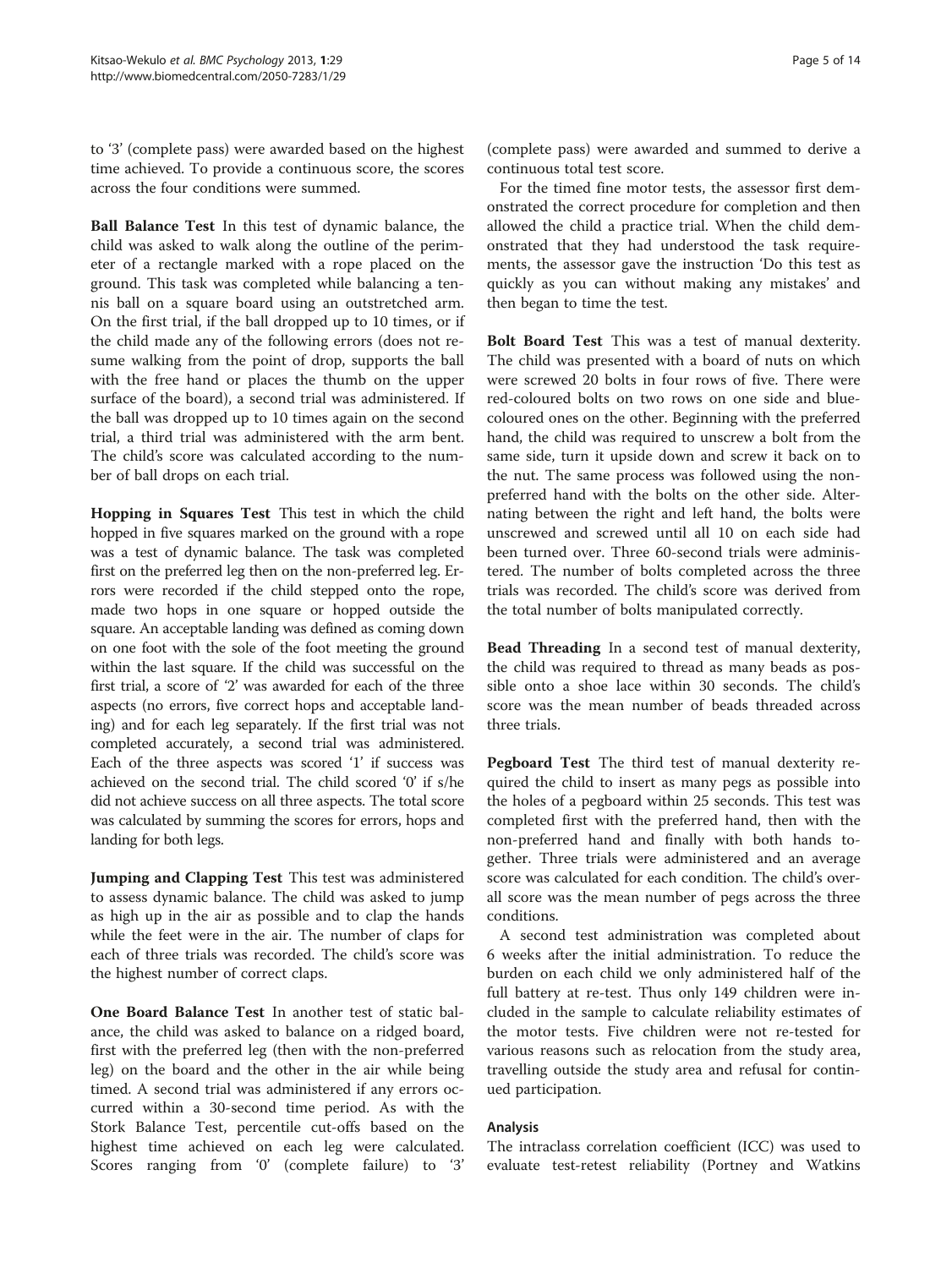[2000](#page-12-0)). A paired-samples t-test was conducted to determine whether a practice or learning effect existed between test and retest scores. Age effects were significant for most measures, documenting significant increases in scores with increasing age. Constituent motor tests were therefore age standardized by regressing scores on age. Age-corrected scores were obtained by computing differences between observed and predicted scores in units of standard error of the estimate (i.e., in z-score units).

To discount the influence of outliers, extreme scores below −3 or above 3 were winsorized by replacing their values with the nearest scores within this range. Tests of skewedness and kurtosis confirmed normalcy of score distributions. Maximum likelihood factor analysis with oblique rotation was then applied to the z-scores to reduce the multiple motor scores to ability composites (Ackerman and Cianciolo [2000\)](#page-12-0). Factor analysis yielded support for a two-factor solution; there were few crossloadings and more than three tests loaded on each factor, with all tests loading above .30 on each. Tests loading on the Motor Co-ordination factor were Pegboard, Bead Threading, Bolt Board and Jumping and Clapping, and those loading on Static and Dynamic Balance were Stork Balance, One Board Balance, Ball Balance and Hopping in Squares (Table 1). Factor scores were defined as the mean of the z-scores for the tests loading on each factor. An Overall Motor Index was also defined as the mean of the two factor scores. A similar procedure was applied on the z-scores of the tests of cognitive functioning to produce factor composites labelled Executive Function and Verbal Memory.

The standardized scores of these summary variables were used in subsequent analyses. We used Pearson's correlation coefficient to measure associations of composite motor scores with executive function and verbal memory scores in order to establish convergent and discriminant validity. Independent sample t-tests were applied to examine the effect of gender, nutritional status and area of residence on test scores. Univariate analysis was used to make group comparisons among categories

|  |  | Table 1 Factor loadings of constituent motor tests <sup>a</sup> |  |
|--|--|-----------------------------------------------------------------|--|
|  |  |                                                                 |  |

| <b>Test items</b>   | <b>Factor 1</b> | Factor 2 |  |  |  |
|---------------------|-----------------|----------|--|--|--|
| Pegboard            | .812            | .020     |  |  |  |
| Bead Threading      | .797            | $-0.077$ |  |  |  |
| <b>Bolt Board</b>   | .538            | .025     |  |  |  |
| Jumping & Clapping  | .304            | .120     |  |  |  |
| One board Balance   | $-0.090$        | .658     |  |  |  |
| Stork Balance       | .013            | .641     |  |  |  |
| Hopping in Squares  | .168            | .398     |  |  |  |
| <b>Ball Balance</b> | .063            | .327     |  |  |  |
|                     |                 |          |  |  |  |

<sup>a</sup>Numbers in boldface are for factor loadings greater than .3.

based on school exposure and household resources. Regression analysis was conducted to determine the relative contribution of each background characteristic to constituent tests, factor composites and the Overall Motor Index. For all analyses,  $p < .05$  was used to determine statistical significance.

## Results

#### Descriptive statistics

The mean age for boys was  $9.06$  years (SD = 1.05) and 9.10 years  $(SD = 1.18)$  for girls. Overall, the mean age for the sample was  $9.08$  years (SD = 1.16). Noteworthy is the strong ceiling effect seen on the Hopping in Squares Test as nearly half of the sample (compared to between two and twenty percent on the other four tests) obtained the maximum possible score on this test. Nearly 20% of the sample scored '0' on the One Board Balance compared to between two and nine percent on the other tests (Table [2](#page-6-0)).

Data were incomplete for 16 children due to limb deformities, inability to maintain balance for at least one second, illness on the day of testing and missed appointments. We assigned scores as follows for these missing data: a score of '0' was assigned if the child was unable to meet basic task demands; if a test was not administered to the child because of an error on the assessor's part, we assigned the modal score attained on the specific test for a given age-group. Because findings were highly similar when these data were excluded we present results only with assigned scores included.

The following results are presented in Table [2.](#page-6-0) Testretest reliability levels ranged from .5 to .9 for seven tests; one test, Bead Threading, was administered only once. The paired samples  $t$  test showed a statistically significant improvement (practice effect) from the first to the second assessment for all tests given on two occasions except the Jumping and Clapping and One Board Balance Tests. Scores on the Stork Balance Test decreased with repeated assessment.

Motor Co-ordination ( $r = .512$ , n = 300,  $p < .01$ ), Balance  $(r=.351, n=.300, p<.01)$ , and the Overall Motor Index ( $r = .510$ ,  $n = 300$ ,  $p < .01$ ) had moderate to strong correlations with Executive Function. All three motor composite scores had weak associations with Verbal Memory: Motor Co-ordination,  $r = .144$ ,  $n = 300$ ,  $p = .013$ ; Balance,  $r = .176$ ,  $n = 300$ ,  $p = .002$ ; Overall Motor Index,  $r = .189$ ,  $n = 300$ ,  $p = .001$ .

## Differences in performance according to background characteristics

## Constituent motor scores

The distribution of scores obtained on the motor tests varied according to thebackground variables tested (Tables [3](#page-6-0) and [4\)](#page-7-0).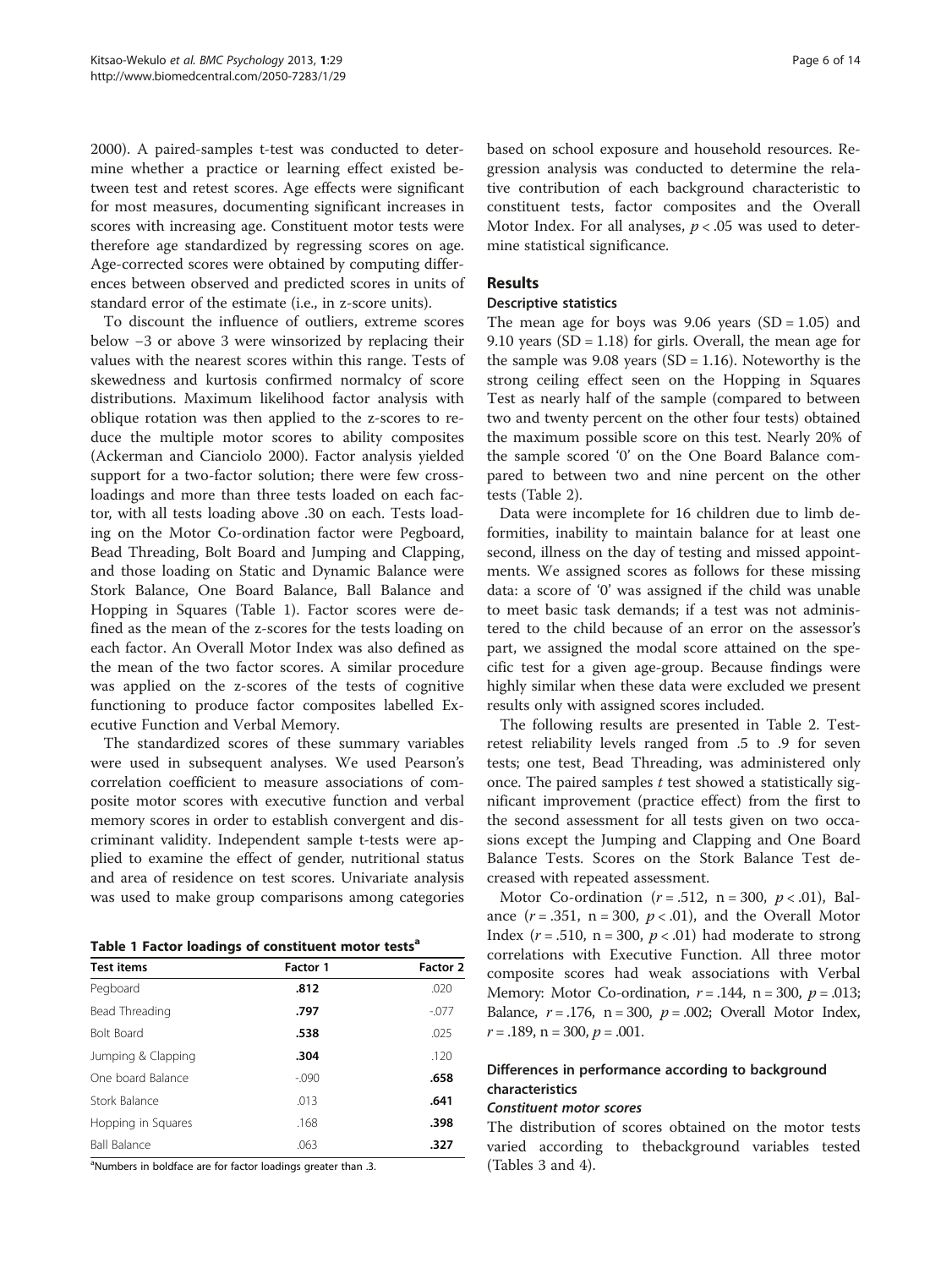| <b>Tests</b>                   | Range      | % with max score         | Mean (SD)           | ICC.                |                          |
|--------------------------------|------------|--------------------------|---------------------|---------------------|--------------------------|
|                                |            |                          | Time 1 <sup>a</sup> | Time 2 <sup>b</sup> |                          |
| Stork Balance                  | $0 - 12$   | 2.9                      | 6.64(3.30)          | 4.79 (1.79)         | .682                     |
| <b>Ball Balance</b>            | $0 - 12$   | 20.1                     | 9.17(2.46)          | 9.60(1.93)          | .507                     |
| Hopping in Squares             | $0 - 12$   | 42.1                     | 8.91(3.51)          | 10.19 (2.81)        | .522                     |
| One board Balance              | $0-6$      | 15.3                     | 2.44(2.04)          | 2.81(2.06)          | .511                     |
| Jumping and Clapping           | $0 - 4$    | 1.6                      | 1.81(.626)          | 1.86 (.626)         | .730                     |
| Bolt Board <sup>c</sup>        | 2.50-20.50 | $\overline{\phantom{a}}$ | 9.07(2.49)          | 10.43 (2.74)        | .813                     |
| Bead Threading <sup>c, d</sup> | 3.33-15.33 | $\overline{\phantom{a}}$ | 9.73(1.70)          | $\sim$              | $\overline{\phantom{a}}$ |
| Pegboard <sup>c</sup>          | 3.56-13.56 | ٠                        | 8.68(1.61)          | 9.03(1.77)          | .896                     |

<span id="page-6-0"></span>Table 2 Distribution of scores and test-retest reliability indices on motor tests

 $a^{a}$ n = 308.  $^{\rm b}$ n = 149.

<sup>c</sup>No maximum scores as these were timed tests.

<sup>d</sup>No retest data available.

Gender Although girls performed better than boys on most of the measures of motor performance, significant differences were only recorded for the Hopping in Squares and Ball Balance Tests. Absolute effect sizes (Cohen's d) on all the tests ranged from .07 to .31 (Table [5\)](#page-7-0).

ences for the Stork Balance, Hopping in Squares,

Nutritional status Analysis revealed significant differ-

Jumping and Clapping and Pegboard tests in relation to stunting (Table [5\)](#page-7-0), with children with growth retardation performing worse than those without. Effect sizes for nutritional status were between -.30 and -.44.

Household resources Children with more household resources (Level 3) had significantly higher scores on the Stork Balance Test than those in Levels 1 (most poor) and 2 (moderately poor). An effect size (partial eta

Table 3 Distribution of gross motor test raw scores according to background characteristics, Mean (SD)

| Variable            | N   | <b>Stork Balance</b> | <b>Ball Balance</b> | <b>Hopping in Squares</b> | Jumping and Clapping | <b>One Board Balance</b> |
|---------------------|-----|----------------------|---------------------|---------------------------|----------------------|--------------------------|
| Gender              |     |                      |                     |                           |                      |                          |
| Boys                | 148 | 6.44(3.27)           | 8.94(2.14)          | 8.36(3.57)                | 1.87(0.78)           | 2.33(1.93)               |
| Girls               | 160 | 6.82(3.32)           | 9.38(2.72)          | 9.42 (3.39)               | 1.74(.74)            | 2.54(2.14)               |
| Age                 |     |                      |                     |                           |                      |                          |
| $\leq 8$ yrs        | 72  | 5.74(3.39)           | 8.11(3.01)          | 7.96 (3.58)               | $1.63$ (.78)         | 2.07(2.02)               |
| 8.5 - 9.0 yrs       | 108 | 6.32(3.45)           | 9.24(2.26)          | 8.56(3.62)                | 1.73(0.72)           | 2.26(2.00)               |
| $\geq$ 9.5 yrs      | 128 | 7.41(2.95)           | 9.70(2.09)          | 9.74(3.21)                | 1.97(0.75)           | 2.80(2.05)               |
| Nutritional status  |     |                      |                     |                           |                      |                          |
| Stunted             | 74  | 6.26(3.42)           | 8.92 (2.94)         | 8.45(3.91)                | 1.68(.846)           | 2.65(2.21)               |
| Not stunted         | 234 | 6.76(3.25)           | 9.25(2.29)          | 9.06(3.37)                | $1.85$ (.725)        | 2.38 (1.98)              |
| Household resources |     |                      |                     |                           |                      |                          |
| Level 1             | 123 | 6.59(3.29)           | 9.12(2.72)          | 8.73 (3.70)               | 1.74(.76)            | 2.37(2.10)               |
| Level 2             | 94  | 5.97(3.18)           | 9.09(2.49)          | 8.98 (3.54)               | 1.81(.82)            | 2.28 (1.93)              |
| Level 3             | 91  | 7.38 (3.30)          | 9.32(2.06)          | 9.09(3.51)                | 1.89(.69)            | 2.70(2.07)               |
| School exposure     |     |                      |                     |                           |                      |                          |
| None                | 35  | 5.17(3.47)           | 8.14(3.63)          | 7.37 (4.35)               | 1.34(.76)            | 1.43(1.93)               |
| 1-2 years           | 101 | 6.65(3.20)           | 8.97(2.77)          | 8.30 (3.68)               | 1.81(.81)            | 2.73(2.09)               |
| $> 2$ years         | 172 | 6.92(3.26)           | 9.49(1.85)          | 9.59(3.05)                | 1.90(69)             | 2.48 (1.98)              |
| Area of residence   |     |                      |                     |                           |                      |                          |
| Rural               | 245 | 6.64(3.24)           | 9.19(2.60)          | 8.68 (3.69)               | 1.78(.78)            | 2.42(2.05)               |
| Urban               | 63  | 6.60(3.54)           | 9.10(1.84)          | 9.81(2.57)                | 1.90(.64)            | 2.54(2.02)               |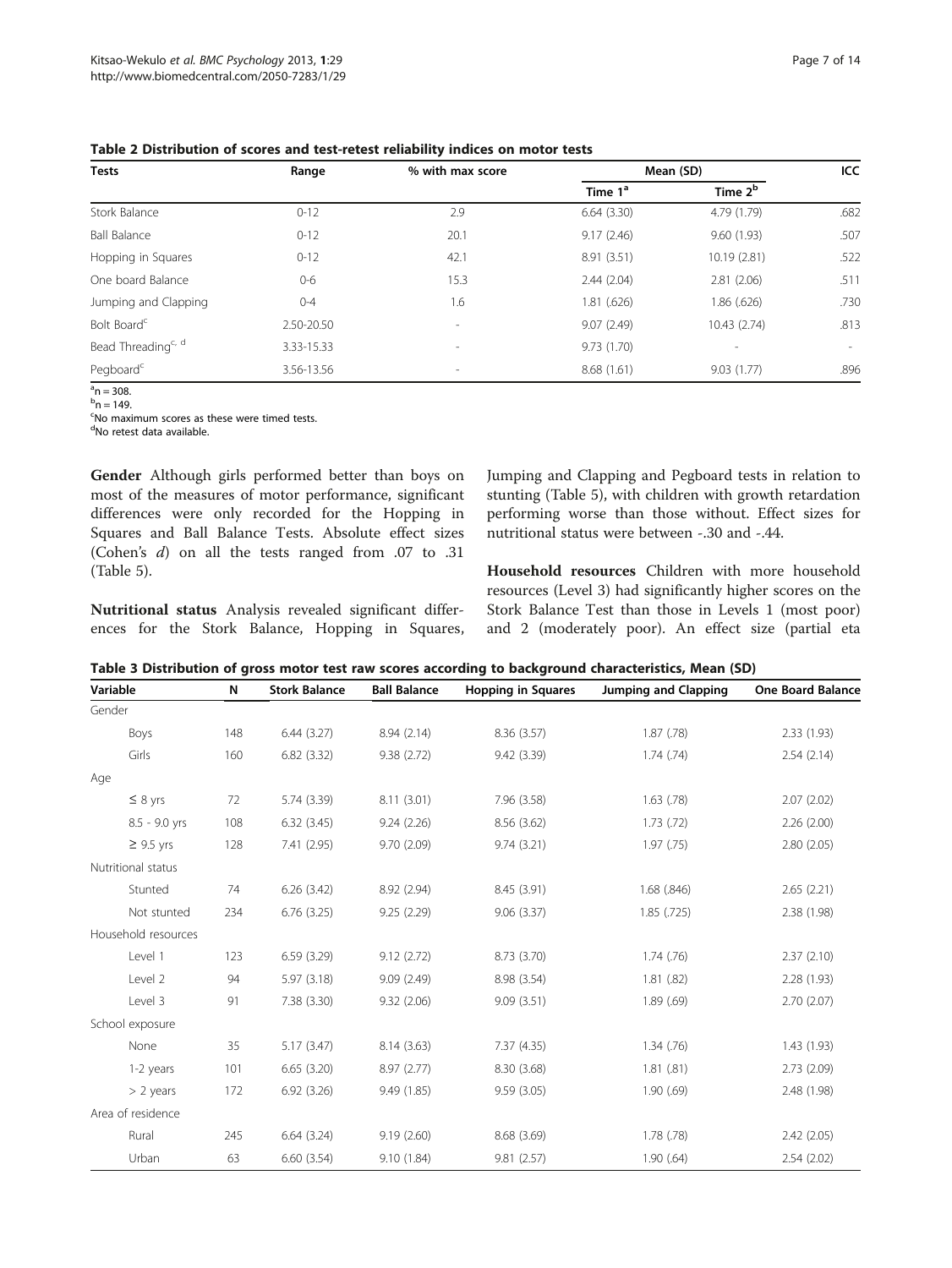<span id="page-7-0"></span>

| Table 4 Mean differences in raw scores for timed motor |  |  |  |
|--------------------------------------------------------|--|--|--|
| tests, Mean (SD)                                       |  |  |  |

| Variable            | N<br>Pegboard |             | <b>Bead threading</b> | <b>Bolt board</b> |  |  |
|---------------------|---------------|-------------|-----------------------|-------------------|--|--|
| Gender              |               |             |                       |                   |  |  |
| Boys                | 148           | 8.59 (1.65) | 9.65(1.70)            | 9.16(2.35)        |  |  |
| Girls               | 160           | 8.77 (1.57) | 9.81(1.71)            | 8.99(2.63)        |  |  |
| Age                 |               |             |                       |                   |  |  |
| $\leq 8$ yrs        | 72            | 8.07 (1.06) | 9.13(1.42)            | 7.89 (2.10)       |  |  |
| 8.5 - 9.0 yrs       | 108           | 8.36(1.52)  | 9.50(1.66)            | 8.89 (2.18)       |  |  |
| $\geq$ 9.5 yrs      | 128           | 9.29(1.74)  | 10.27(1.73)           | 9.89(2.67)        |  |  |
| Nutritional status  |               |             |                       |                   |  |  |
| Stunted             | 74            | 8.41 (1.75) | 9.68(2.02)            | 8.93 (2.77)       |  |  |
| Not stunted         | 234           | 8.77 (1.56) | 9.75(1.59)            | 9.12(2.40)        |  |  |
| Household resources |               |             |                       |                   |  |  |
| level 1             | 123           | 8.79 (1.71) | 9.89(1.72)            | 9.22(2.87)        |  |  |
| Level 2             | 94            | 8.41 (1.58) | 9.59(1.70)            | 8.72 (2.15)       |  |  |
| Level 3             | 91            | 8.81 (1.48) | 9.66(1.68)            | 9.24(2.26)        |  |  |
| School exposure     |               |             |                       |                   |  |  |
| None                | 35            | 7.80 (1.85) | 8.90(2.11)            | 7.74(2.67)        |  |  |
| 1-2 years           | 101           | 8.47 (1.47) | 9.79(1.56)            | 8.72(2.59)        |  |  |
| $> 2$ years         | 172           | 8.99 (1.56) | 9.86(1.66)            | 9.55(2.27)        |  |  |
| Area of residence   |               |             |                       |                   |  |  |
| Rural               | 245           | 8.66(1.62)  | 9.72(1.72)            | 8.98 (2.45)       |  |  |
| Urban               | 63            | 8.78 (1.58) | 9.79 (1.65)           | 9.43 (2.67)       |  |  |

squared) of .04 was recorded (Table [6\)](#page-8-0). The pair-wise comparison of the most poor and moderately poor groups was non-significant.

School exposure Children with more than two years of schooling had significantly higher scores than those with fewer years on all of the motor measures. Effect sizes (partial eta squared) on all these differences ranged from .02 to .08 (Table [6\)](#page-8-0).

Area of residence Children living in peri-urban areas had significantly higher scores than those living in rural areas on the Hopping in Squares Test (Table 5), with an effect size of -.38.

#### Composite scores

Static and dynamic balance Gender, nutritional status, household resources and school exposure created significant differences in the composite score for Static and Dynamic Balance (Tables 5 and [6](#page-8-0)).

Motor coordination Nutritional status and school exposure had significant effects on the Motor Coordination composite score (Tables 5 and [6](#page-8-0)).

Overall motor index Significant differences due to nutritional status, household resources and school exposure

| Table 5 Associations of background characteristics with age-standardised motor co-ordination, balance and composite |  |
|---------------------------------------------------------------------------------------------------------------------|--|
| motor scores                                                                                                        |  |

| Variable             |  | Gender  |             |         |             |             |                  |       | <b>Nutritional status</b> |         |             |                |            | Area of residence |             |     |            |                  |         |
|----------------------|--|---------|-------------|---------|-------------|-------------|------------------|-------|---------------------------|---------|-------------|----------------|------------|-------------------|-------------|-----|------------|------------------|---------|
|                      |  |         | <b>Boys</b> |         | Girls       |             |                  |       | <b>Stunted</b>            |         | Not stunted |                |            |                   | Rural       |     | Peri-urban |                  |         |
|                      |  |         | $(n = 148)$ |         | $(n = 160)$ |             |                  |       | $(n = 74)$                |         | $(n = 234)$ |                |            |                   | $(n = 245)$ |     | $(n = 63)$ |                  |         |
| Balance              |  | M       | <b>SD</b>   | M       | <b>SD</b>   | $t^{\rm a}$ | d                | M     | <b>SD</b>                 | M       | SD          | $t^{\rm b}$    | d          | M                 | <b>SD</b>   | M   | SD         | $t^{\mathsf{C}}$ | d       |
| Stork balance        |  | $-06$   | .99         | .05     | 1.00        | $-96$       | $-11$            | $-23$ | 1.00                      | .07     | .99         | $-2.25*$       | $-30$      | $-0.00$           | .99         | .00 | 1.04       | $-.01$           |         |
| <b>Ball balance</b>  |  | $-0.04$ | .72         | .18     | .80         | $-2.60*$    | .29              | $-08$ | .79                       | .12     | .76         | $-1.97$        | $-26$      | .09               | .80         | .01 | .62        | .83              | $-14$   |
| Hopping in squares   |  | $-15$   | 1.00        | .15     | .94         | $-2.70**$   | $-31$            | $-22$ | 1.07                      | .08     | .94         | $-2.34*$       | $-30$      | $-06$             | 1.02        | .27 | .74        | $-2.94**$        | $-38$   |
| One board balance    |  | $-0.05$ | .95         | .05     | 1.04        | $-86$       | $-10$            | .01   | 1.05                      | $-00 -$ | .98         | .05            | $\sim$     | $-0.02$           | 1.01        | .06 | .97        | $-53$            | $-0.08$ |
| Motor co-ordination  |  |         |             |         |             |             |                  |       |                           |         |             |                |            |                   |             |     |            |                  |         |
| Pegboard             |  | $-.05$  | .98         | .06     | .94         | $-99$       | $-12$            | $-31$ | .95                       | .11     | .94         | $-3.35**$      | $-.44-.01$ |                   | .96         | .08 | .98        | $-65$            | $-0.09$ |
| Bead threading       |  | $-0.03$ | .94         | .04     | .98         | $-64$       | $-0.07$          |       | $-16$ 1.11                | .06     | .91         | $-1.58$        |            | $-.22-.01$        | .95         | .05 | 1.01       | $-43$            | $-06$   |
| Bolt board           |  | .04     | .90         | $-0.05$ | 1.00        | .83         | .10 <sup>°</sup> | $-20$ | 1.12                      | .05     | .89         | $-1.77$        | $-22$      | $-.04$            | .95         | .13 | .94        | $-1.29$          | $-18$   |
| Jumping and clapping |  | .06     | .94         | $-0.09$ | .97         | 1.42        | .16              | $-27$ | 1.06                      | .06     | .90         | $-2.46*$       |            | $-34 - 06$        | .98         | .14 | .86        | $-1.61$          | $-22$   |
| Composite scores     |  |         |             |         |             |             |                  |       |                           |         |             |                |            |                   |             |     |            |                  |         |
| Balance              |  | $-0.08$ | .61         | .11     | .66         | $-2.53*$    | $-30$            | $-13$ | .70                       | .07     | .61         | $-2.35*$       | $-31$      | .00               | .65         | .09 | .58        | $-.92$           | $-13$   |
| Coordination         |  | .01     | .69         | $-.01$  | .71         | .21         | .03              | $-24$ | .79                       | .07     | .65         | $-3.37**$ -.43 |            | $-.03$            | .71         | .10 | .67        | $-1.32$          | $-19$   |
| Overall index        |  | $-03$   | .55         | .05     | .60         | $-1.27$     | $-14$            | $-18$ | .66                       | .07     | .53         | $-3.37**$      | $-42$      | $-0.01$           | .58         | .09 | .54        | $-1.31$          | $-18$   |

\*p < .05, \*\*p < .01, \*\*\*p < .001, df = 306.

 $a$ Jumping and clapping (df = 109).

 $^{\text{b}}$ Jumping and clapping (df = 109), Bead threading (df = 106) and Bolt board (df = 103).

Uumping and clapping (df = 107), Ball balance (df = 121) and Hopping in squares (df = 130).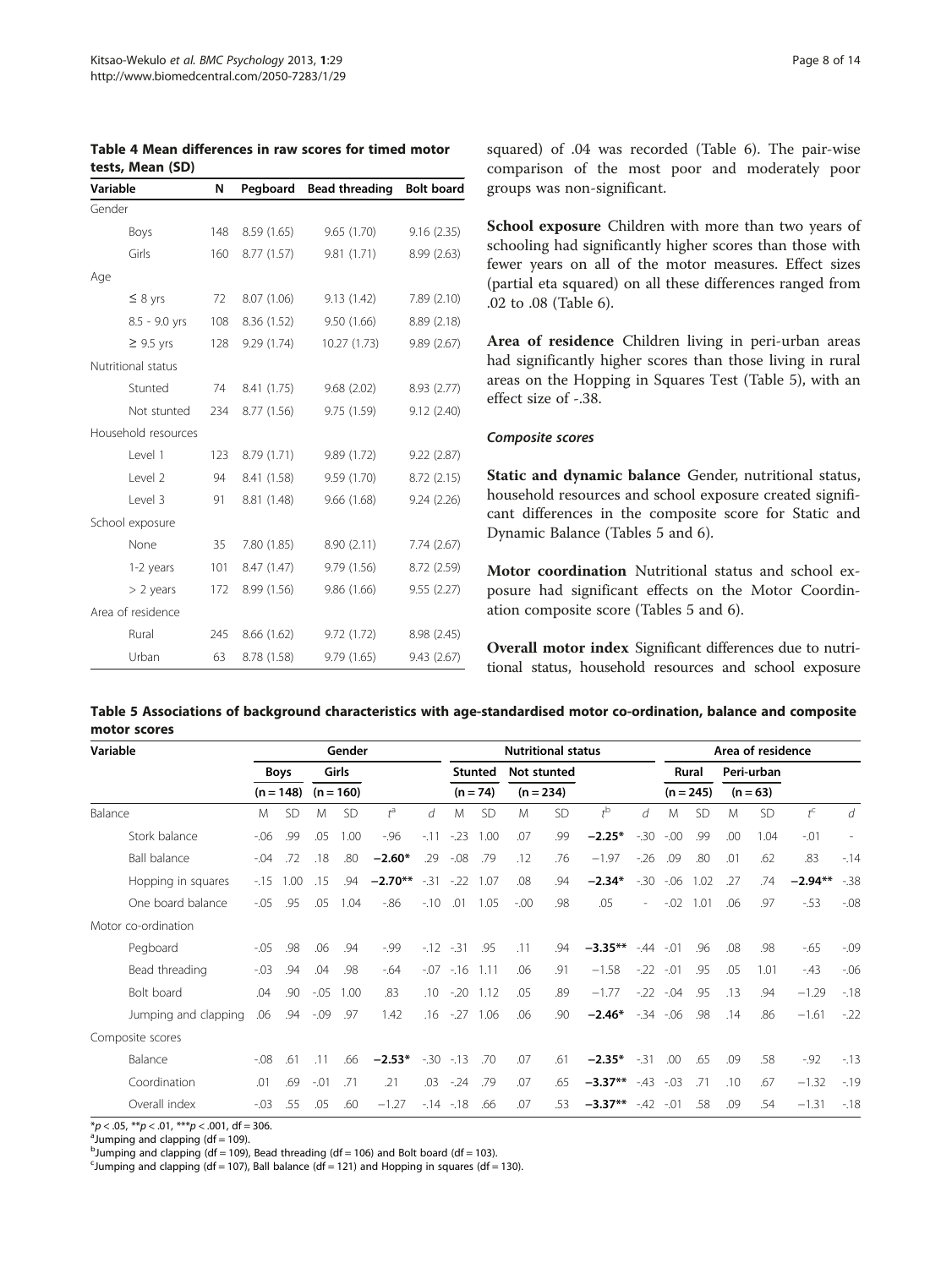| Variable             |         |             |         | <b>Household resources</b> |     |            |          |                | School exposure |             |        |             |     |             |            |     |
|----------------------|---------|-------------|---------|----------------------------|-----|------------|----------|----------------|-----------------|-------------|--------|-------------|-----|-------------|------------|-----|
|                      |         | Level 1     |         | Level 2                    |     | Level 3    |          |                |                 | <b>None</b> |        | 1-2 years   |     | >2 years    |            |     |
|                      |         | $(n = 123)$ |         | $(n = 94)$                 |     | $(n = 91)$ |          |                |                 | $(n = 35)$  |        | $(n = 101)$ |     | $(n = 172)$ |            |     |
| Balance              | M       | <b>SD</b>   | M       | <b>SD</b>                  | M   | <b>SD</b>  | F        | $\overline{2}$ | M               | <b>SD</b>   | M      | <b>SD</b>   | M   | <b>SD</b>   | $\sqrt{2}$ | 2   |
| Stork balance        | $-06$   | .99         | $-19$   | .95                        | .29 | 1.00       | $6.04**$ | .04            | $-55$           | 1.03        | .05    | .97         | .08 | .98         | $6.26**$   | .04 |
| <b>Ball balance</b>  | .02     | .79         | .08     | .75                        | .15 | .76        | .743     | .01            | $-24$           | .83         | .07    | .82         | .14 | .72         | $3.52*$    | .02 |
| Hopping in squares   | $-0.09$ | 1.03        | .04     | 1.00                       | .11 | .89        | 1.206    | .01            | $-52$           | 1.18        | $-13$  | 1.03        | .19 | .85         | $9.58***$  | .06 |
| One board balance    | $-0.08$ | 1.00        | $-0.07$ | .96                        | .18 | 1.02       | 2.159    | .01            | $-60$           | .93         | .19    | 1.01        | .01 | .96         | $8.42***$  | .05 |
| Motor co-ordination  |         |             |         |                            |     |            |          |                |                 |             |        |             |     |             |            |     |
| Pegboard             | .00     | 1.01        | $-15$   | .92                        | .17 | .92        | 2.54     | .02            | $-65$           | .95         | $-06$  | .90         | .18 | .94         | $12.06***$ | .07 |
| Bead threading       | .03     | 1.00        | $-.05$  | .92                        | .03 | .95        | .221     | .00            | $-59$           | 1.07        | .10    | .84         | .07 | .97         | $7.99***$  | .05 |
| Bolt board           | $-0.03$ | 1.07        | $-13$   | .85                        | .15 | .88        | 1.94     | .01            | $-66$           | 1.07        | $-10$  | .91         | .18 | .89         | $12.81***$ | .08 |
| Jumping and clapping | $-14$   | .93         | $-.01$  | 1.02                       | .14 | .89        | 2.42     | .02            | $-72$           | .87         | .01    | .98         | .11 | .90         | $11.89***$ | .07 |
| Composite scores     |         |             |         |                            |     |            |          |                |                 |             |        |             |     |             |            |     |
| Balance              | $-06$   | .66         | $-0.04$ | .63                        | .18 | .59        | $4.25*$  | .03            | $-48$           | .69         | .05    | .66         | .11 | .58         | $13.03***$ | .08 |
| Coordination         | $-.04$  | .74         | $-0.08$ | .69                        | .12 | .65        | 2.24     | .01            | $-65$           | .73         | $-.01$ | .68         | .13 | .63         | 20.88***   | .12 |
| Overall index        | $-0.05$ | .61         | $-06$   | .57                        | .15 | .51        | $4.16*$  | .03            | $-57$           | .63         | .02    | .56         | .12 | .50         | 23.67***   | .13 |

<span id="page-8-0"></span>Table 6 Associations of background characteristics with age-standardised balance, motor co-ordination and composite motor scores

\* $p < .05,$  \*\* $p < .01,$  \*\*\* $p < .001$ .

 $df = 2.305$ .

were recorded on the Overall Motor Index. Details are presented in Tables [5](#page-7-0) and 6.

#### Multivariate findings

We compared the unique contribution of individual variables to the models for the constituent and composite motor scores. Variance inflation factors were less than 2 for all motor outcomes indicating no substantial multicollinearity in all the models.

Constituent motor measures While nutritional status, household resources and school exposure were associated with the Stork Balance Test scores in the univariate analysis, these effects ceased to be significant in the regression analysis. Gender alone was associated with the Ball Balance Test,  $F(3,303) = 4.337$ ,  $p = .005$ . Together with nutritional status and school exposure, gender accounted for 11.6% of the variance observed on the Hopping in Squares Test,  $F(4,302) = 11.005$ ,  $p < .001$ . Nutritional status and school exposure were the strongest predictors ( $R^2$  = .074) for the Jumping and Clapping Test scores,  $F(3,303) = 9.178$ ,  $p < .001$  (Table [7](#page-9-0)).

Nutritional status and school exposure were associated with the Pegboard Test scores. School exposure alone contributed to the variance in the Bead Threading and Bolt Board Test scores (Table [8\)](#page-9-0).

Composite motor scores The models for the composites of Motor Co-ordination,  $F(2,304) = 25.043$ ,  $p < .001$ , Static and Dynamic Balance,  $F(4,302) = 7.070$ ,  $p < .001$ , and the Overall Motor Index,  $F(3,303) = 15.295$ ,  $p < .001$ , were significant. Nutritional status and school exposure were associated with the Motor Co-ordination Composite. Gender and school exposure were associated with the composite score for Static and Dynamic Balance. Gender and school exposure also accounted for significant variance in the Static and Dynamic Balance Composite score. Nutritional status and school exposure accounted for 12.3% of the variance observed on the Overall Motor Index scores (Table [9\)](#page-10-0).

## **Discussion**

The current study documents the performance of school-age children on static and dynamic balance, as well as motor co-ordination tests. The stimulus materials used were simple to develop, not time-consuming and children participated willingly, demonstrating their suitability. Furthermore, the tests were inexpensive to develop and could be easily administered by trained testers. The developed motor measures were culturally appropriate and psychometrically sound with moderate to excellent reliability levels. Moderate to strong correlations of the motor scores with executive function scores provided evidence of convergent validity; on the other hand, weak associations with verbal memory demonstrated evidence of discriminant validity. Consistent with Bronfenbrenner's bioecological model (Bronfenbrenner and Ceci [1994](#page-12-0)), we were able to identify proximal and distal influences on motor proficiency in schoolage children.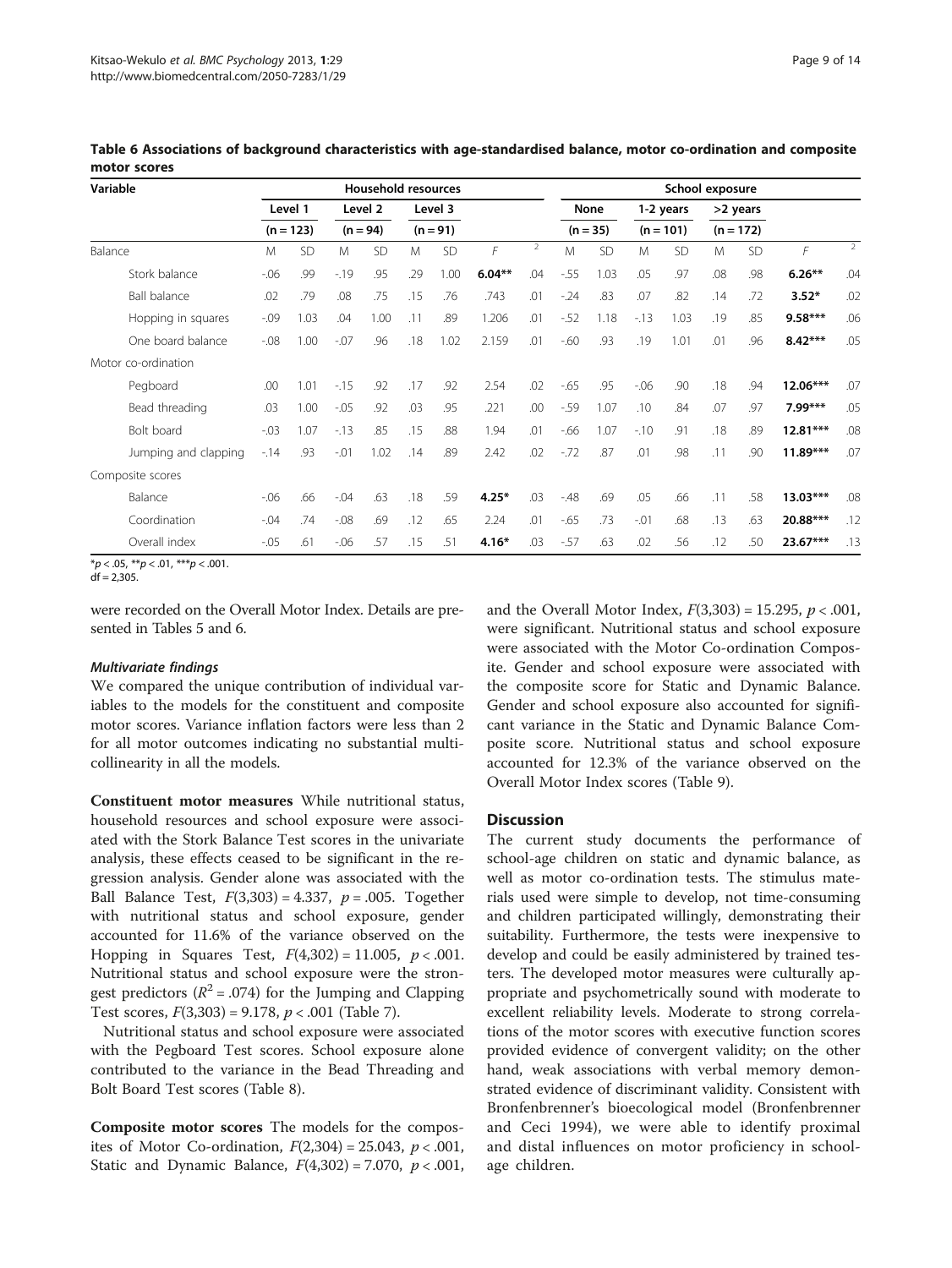| Variable                        |      | Gender                       | <b>Nutritional status</b> | <b>Household resources</b> | School exposure |
|---------------------------------|------|------------------------------|---------------------------|----------------------------|-----------------|
| Stork Balance <sup>a</sup>      | B    | ٠                            | .209                      | .016                       | .066            |
|                                 | SE B | $\overline{\phantom{a}}$     | .136                      | .016                       | .037            |
|                                 | β    | $\qquad \qquad \blacksquare$ | .090                      | .061                       | .111            |
| Adjusted $R^2$ = .027           |      | $\overline{\phantom{a}}$     | 1.537                     | 1.003                      | 1.772           |
| Ball Balance <sup>b</sup>       | B    | .240                         | .050                      | $\overline{\phantom{a}}$   | .049            |
|                                 | SE B | .087                         | .044                      | $\overline{\phantom{a}}$   | .027            |
|                                 | β    | .156                         | .067                      | $\overline{\phantom{m}}$   | .106            |
| Adjusted $R^2$ = .032           |      | $2.762**$                    | 1.148                     | $\overline{\phantom{a}}$   | 1.808           |
| Hopping in Squares <sup>c</sup> | B    | .349                         | .145                      | $\overline{\phantom{a}}$   | .128            |
|                                 | SE B | .105                         | .053                      | $\overline{\phantom{a}}$   | .034            |
|                                 | β    | .179                         | .154                      | $\overline{\phantom{a}}$   | .221            |
| Adjusted $R^2$ = .116           |      | $3.317**$                    | $2.747**$                 |                            | $3.778***$      |

<span id="page-9-0"></span>Table 7 Regression analysis results for tests of static and dynamic balance

<sup>D</sup>F(3,304) = 4.235, *p* = .006.<br><sup>C</sup>F(3 304) = 14 797, *n <* .001

 ${}^{c}F(3,304) = 14.797, p < .001.$ 

## Influence of background characteristics

The superior performance of girls on the tests of dynamic balance is similar to what has been reported among South African (Portela [2007;](#page-12-0) du Toit and Pienaar [2002](#page-12-0)), Nigerian (Toriola and Igbokwe [1986](#page-13-0)) and Australian (Livesey et al. [2007\)](#page-12-0) children. And congruent with the conclusions of Largo and colleagues ([2003](#page-12-0)), gender

| Table 8 Regression analysis results for tests of motor |  |  |
|--------------------------------------------------------|--|--|
| co-ordination                                          |  |  |

| Variable                          |                      | <b>Nutritional status</b> | School exposure |
|-----------------------------------|----------------------|---------------------------|-----------------|
| Pegboard <sup>a</sup>             | B                    | .160                      | .126            |
|                                   | SE B                 | .053                      | .032            |
|                                   | β                    | .172                      | .221            |
| Adjusted $R^2$ = .093             | $\bar{t}$            | $3.049**$                 | 3.909***        |
| Bead Threading <sup>b</sup>       | B                    | .104                      | .089            |
|                                   | SE B                 | .054                      | .033            |
|                                   | β                    | .112                      | .156            |
| Adjusted $R^2$ = .040             | $\ddot{\phantom{a}}$ | 1.917                     | $2.686**$       |
| Bolt Board <sup>c</sup>           | B                    | .075                      | .148            |
|                                   | SE B                 | .052                      | .032            |
|                                   | β                    | .081                      | .262            |
| Adjusted $R^2 = .081$             | $\bar{t}$            | 1.423                     | 4.607***        |
| Jumping and Clapping <sup>d</sup> | B                    | .162                      | .094            |
|                                   | SE B                 | .053                      | .035            |
|                                   | β                    | $-176$                    | .165            |
| Adjusted $R^2 = .074$             | $\bar{t}$            | 3.070**                   | $2.695**$       |

\*p < .05, \*\*p < .01, \*\*\*p < .001.<br>ªFD 304) = 16.775, n < 001.

<sup>a</sup>F(2,304) = 16.775, *p < .*001.<br><sup>b</sup>F(2,304) = 7,394, *n* = .001.

 ${}^{b}F(2,304) = 7.394, p = .001.$  ${}^{c}F(2,304) = 14.482, p < .001.$ 

 ${}^{d}F(2,305) = 13.156, p < .001.$ 

differences on the various tasks varied in size and direction. Despite the differences observed in the current study, our findings do not however support the suggestion by Livesey and colleagues ([2007\)](#page-12-0) that separate gender-specific norms be used in the assessment of motor abilities in school-aged children. Reported differences between boys and girls within the studied agegroup may have resulted from differences in cultural expectations – the socialising influences of parents and teachers – and environmental practices, as has been emphasized by others (Bénéfice et al. [1999](#page-12-0); Thomas and French [1985](#page-13-0); Munroe and Munroe [1975](#page-12-0)). In many rural communities such as the one in which the current study was conducted, girls are socialised to perform household activities from a young age. To successfully perform some of these tasks, such as fetching water from the river, requires balance.

Nutritional status was an important determinant of motor performance as it had moderate effects on balance and co-ordination. Children with growth retardation achieved lower scores on the composite motor test scores, similar to what has been reported in varied contexts from studies among younger (Bénéfice et al. [1999](#page-12-0); Bénéfice et al. [1996](#page-12-0); Abubakar et al. [2008b\)](#page-12-0), older (Chang et al. [2010\)](#page-12-0) and children of comparable ages (Chowdhury et al. [2010;](#page-12-0) Kar et al. [2008](#page-12-0)). The negative impact of poor nutritional status on motor performance may be attributed to deficiency in muscular strength (Malina and Little [1985](#page-12-0)), low energy levels (Dufour [1997](#page-12-0)) and slower motor development ((Malina [1984](#page-12-0)). Given that the negative impact of chronic undernutrition is long-term (Hoorweg and Stanfield [1976\)](#page-12-0), and that stunting has a particularly strong effect on early gross motor development (Pollit et al. [1994](#page-12-0)), opportunities for

 $*p < .05$ ,  $**p < .01$ ,  $**p < .001$ .<br> $*F(3,304) = 3.813$ ,  $p = .010$ . <sup>a</sup>F(3,304) = 3.813, *p* = .010.<br><sup>b</sup>F(3 304) = 4 235, n = .006.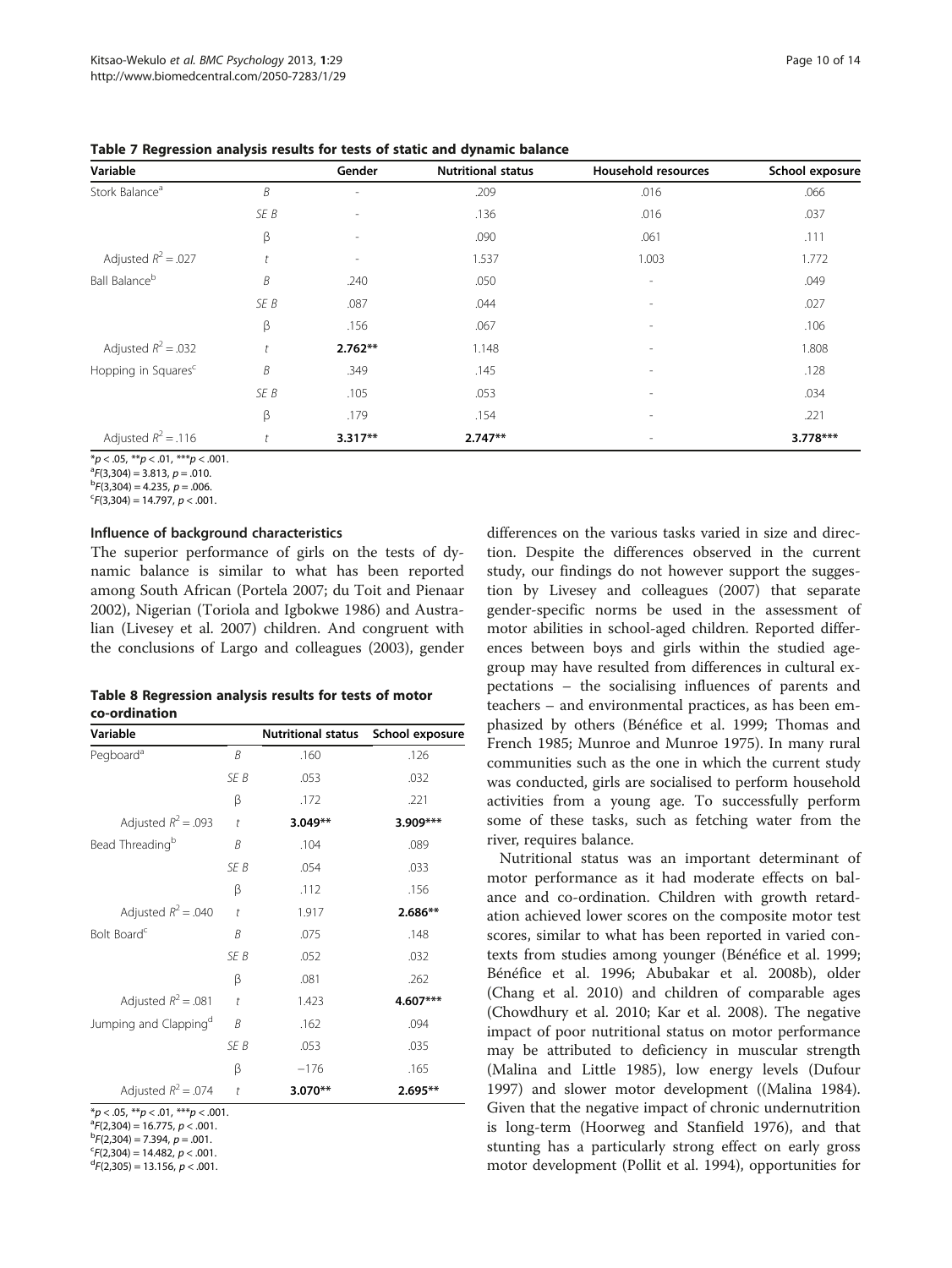| Variable                         |            | Gender                   | <b>Nutritional status</b> | Household resources      | School exposure |
|----------------------------------|------------|--------------------------|---------------------------|--------------------------|-----------------|
| Balance <sup>a</sup>             | B          | .211                     | .059                      | .007                     | .073            |
|                                  | SE B       | .071                     | .035                      | .010                     | .023            |
|                                  | β          | .165                     | .096                      | .042                     | .191            |
| Adjusted $R^2$ = .074            |            | 2.978**                  | 1.673                     | .695                     | $3.103**$       |
| Coordination <sup>b</sup>        | B          | $\overline{\phantom{a}}$ | .126                      | $\overline{\phantom{a}}$ | .117            |
|                                  | SE B       | $\overline{\phantom{a}}$ | .037                      | $\overline{\phantom{a}}$ | .023            |
|                                  | β          | $\overline{\phantom{a}}$ | .186                      | $\overline{a}$           | .280            |
| Adjusted $R^2$ = .136            | $\ddagger$ | $\overline{\phantom{a}}$ | $3.361**$                 | $\overline{\phantom{0}}$ | 5.078***        |
| Overall motor index <sup>c</sup> | B          | $\overline{\phantom{a}}$ | .094                      | $-0.002$                 | .097            |
|                                  | SE B       | $\overline{\phantom{a}}$ | .031                      | .009                     | .020            |
|                                  | β          | $\overline{\phantom{a}}$ | .169                      | $-0.013$                 | .283            |
| Adjusted $R^2$ = .123            | t          |                          | $3.043**$                 | $-224$                   | 4.734***        |

<span id="page-10-0"></span>Table 9 Regression analysis results for composite scores

 $*p < .05$ ,  $**p < .01$ ,  $**p < .001$ .<br> $*F(4,303) = 7.078$ ,  $p < .001$ .

 ${}^{c}$ F(3,304) = 15.755,  $p$  < .001.

interventions to specifically improve children's nutritional status, should be explored.

Contrary to our expectations, children from the least wealthy households had lower scores than their counterparts from wealthier households only on the balance composite score. Furthermore, children from households with moderate wealth levels performed the worst on the Stork Balance Test and on the Overall Motor Index. The moderate effects sizes recorded suggested only modest differences among the various groups, demonstrating that socioeconomic conditions did not have such a major influence on children's motor performance. These findings are in contrast to those reported in studies among populations with similar socioeconomic characteristics (Chowdhury et al. [2010](#page-12-0)). We offer the following explanations for our findings. As both nutritional status and household resources showed similar effect sizes in their associations with motor outcomes, it may be that the two are inextricably linked. For one, poorer households have fewer resources at their disposal and are therefore more likely to make poor nutrition-related choices. Second, our findings that nutritional status had a more pervasive role than SES may be related to the measure of stunting used. Height-for-age as a measure of chronic undernutrition may in itself be indicative of the cumulative effects of poor nutrition which impacts outcomes from a young age. Infant data from an earlier study in this area (Abubakar et al. [2008b](#page-12-0)) suggested that SES (conceptualised as distal factors) had less of an impact on child outcome than proximal factors (such as anthropometric status). Among our school-age population, we anticipated that SES would play a more influential role as the impact of outside environments surpasses that of immediate environments. The specific pathways through which poor SES and nutritional status affect outcome remain an area for further study.

Schooling effects were consistently larger than those of the other background influences suggesting that school exposure exerted a much stronger influence on child outcomes. Our findings have precedence in this setting where previous studies have reported strong consistent effects of school attendance on children's performance (Alcock et al. [2008](#page-12-0); Holding et al. [2004](#page-12-0)). Superior performance in children with greater exposure to school may, as has been postulated elsewhere (Bénéfice and Ba [1994\)](#page-12-0), be attributed to the positive effects of attending school; the ability to follow instructions, pay attention to tasks and increased opportunities for practice.

With area of residence, the pattern of motor performance observed in the current study was unexpected as children living in the more rural areas had significantly lower scores on the Hopping in Squares Test. These findings were in stark contrast to reports from elsewhere which demonstrate that rural children consistently outperform their urban counterparts on tests of motor abilities (Portela [2007\)](#page-12-0), since they have much more open play areas and they are more likely to engage in outdoor activities for longer periods of time (Loucaides et al. [2004](#page-12-0)). It should be noted that a much wider (and significant) variance in the mean scores of three tests for rural children in the current study possibly affected the significance levels recorded and may have jeopardized the validity of the obtained results (Glass et al. [1972](#page-12-0)). Perhaps we did not observe the expected differences in performance due to the widely disparate numbers of children in the two groups, reflecting a misclassification according to area of residence. Furthermore, our data

<sup>&</sup>lt;sup>a</sup>F(4,303) = 7.078, *p* < .001.<br><sup>b</sup>F(3 304) = 17 227, n = .00 <sup>D</sup>F(3,304) = 17.227, *p* = .001.<br><sup>c</sup>F(3.304) = 15.755, *n* < 001.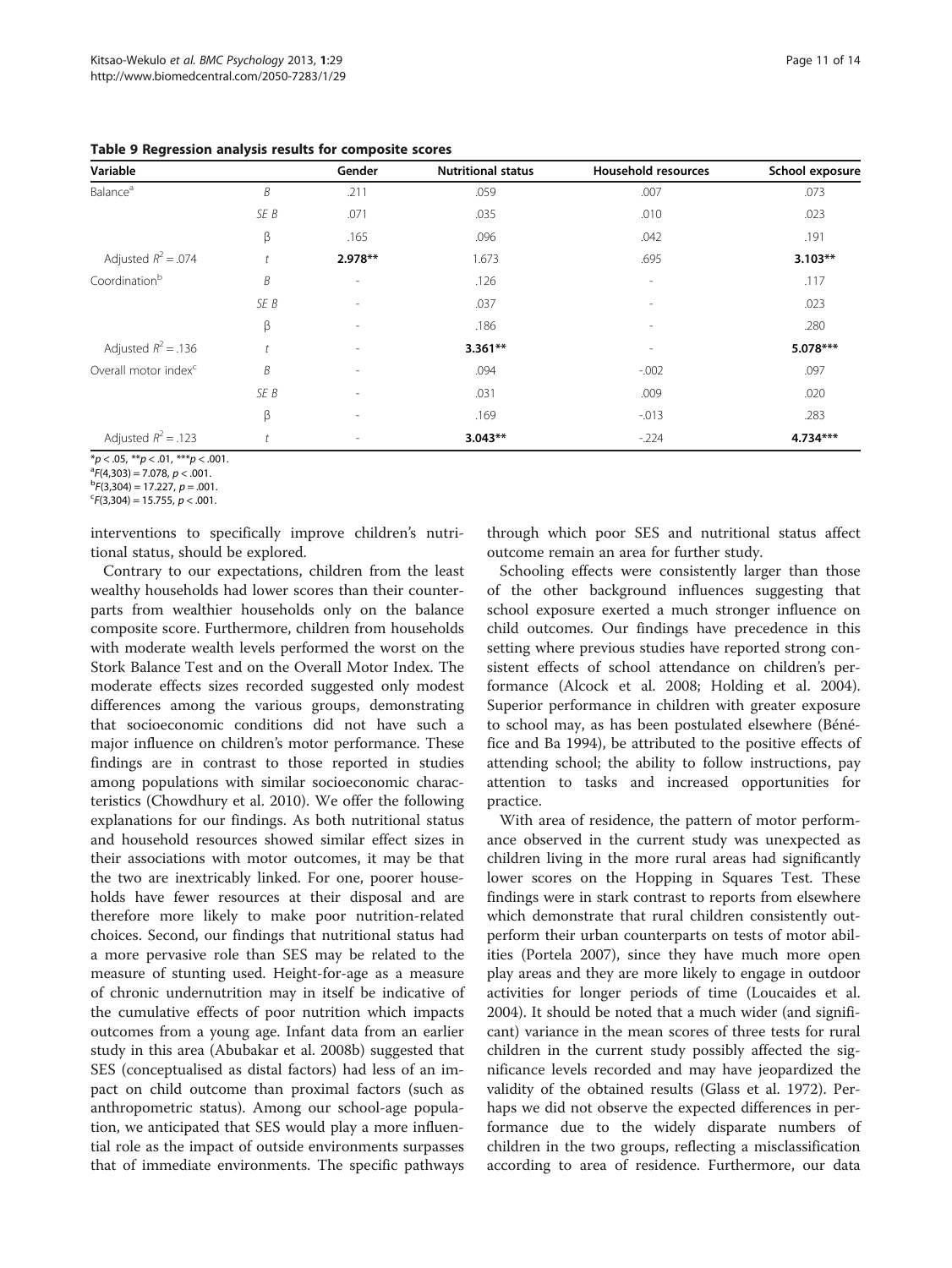<span id="page-11-0"></span>failed to suggest that area of residence was a confounder on school attendance. Secondly, because we did not have a truly urban population, variations in the living conditions of children residing in rural and peri-urban areas may have been too subtle to create any real differences.

## Multivariate findings

After accounting for the effects of age, various predictors, created differences on the constituent motor scores, in isolation and collectively. Environmental (context) variables accounted for a greater proportion of the variance seen in test scores than biological (person) variables. These findings are in line with Bronfenbrenner's (Bronfenbrenner [1999\)](#page-12-0) model which stipulates that various aspects of the child's environment have differential effects on development. Being male and having fewer years of schooling were risk factors for poorer scores on the balance composite scores, while growth retardation and less exposure to school were associated with poorer outcomes on the motor co-ordination composite and the Overall Motor Index. Compared with the other predictors, school exposure remained a consistent and strong influence on the composite scores.

## Conclusions

The current study provides preliminary evidence of motor performance from a typically developing rural population within an age range that has not been previously studied. As well as being culturally appropriate, the developed tests were reliable, valid and sensitive to biological and environmental correlates. Further, the use of composite scores seems to strengthen the magnitude of differences seen among groups. These correlates should be taken into account when assessing motor performance of school-age children living in similar contexts.

With strong ceiling effects, the Hopping in Squares Test which closely mimics a game that children within this context regularly engage in, seemed to be too easy. However, we recommend its inclusion in future batteries because it was sensitive to a number of the background influences tested. Imposing more stringent cut-offs for success will possibly increase the difficulty level of the test. On the other hand, we recommend the exclusion of the One Board Balance Test from test batteries because apart from strong floor effects, there were nonsignificant effects for all background influences apart from school exposure. In addition to small effect sizes, schooling effects disappeared when we included other predictors. The remaining tests performed well and their use in similar settings is recommended.

The children in the current study constituted a typically developing population at low risk for motor problems. The generally small to moderate effect sizes observed in the current study may be due to the types of comparisons being made or predictors considered. Larger effects may well be observed, for example, when comparing cognitive/motor skills in children with a neurological disorder (e.g. HIV or cerebral malaria) to those without a disorder. The sensitivity of 79% and specificity of 78% of the TQQ for detecting severe cognitive impairment suggests the need for a further screening procedure to detect those with mild or moderate cognitive impairment. Indeed, because we did not do further specific visual and audiological testing, impairments in these areas of functioning may have contributed to variability in performance on the more complex motor tasks. Further research with a more high-risk sample will provide an opportunity to test the clinical validity of the measures of motor performance.

#### Abbreviations

CNS: Central Nervous System; ICC: Intraclass Correlation Coefficient; KEMRI/ NERC: Kenya Medical Research Institute/National Ethics Review Committee; Movement-ABC: Movement – Assessment Battery for Children; SES: Socioeconomic status; TQQ: Ten Questions Questionnaire.

#### Competing interests

The authors declare that they have no competing interests.

#### Authors' contributions

PKKW contributed to the acquisition, analysis and interpretation of data and drafted the paper. PAH contributed to the research design, acquisition, analysis and interpretation of data; and revised the paper critically. HGT made substantial contributions to the research design and interpretation of data; and revised the paper critically. JDK contributed to interpretation of the data; and made critical revisions to the paper. KJC contributed to the study design; and made critical revisions to the paper. All the authors had complete access to the study data that support the publication. All authors read and approved the final manuscript.

#### Acknowledgements

This paper is published with the permission of the Director of the Kenya Medical Research Institute (KEMRI). The study received administrative and financial support through the KEMRI/Wellcome Trust Research Programme. Penny Holding was supported by a Wellcome Trust Advanced Training Scholarship [grant number OXTREC 024–02]. The authors would like to thank L. Mbonani, J. Gona, R. Kalu, H. Garrashi, K. Katana, E. Obiero, R. Mapenzi and C. Mapenzi for their role in data collection; and K. Katana and P. Kadii for data entry. We would also like to thank N. Minich for her assistance in statistical analysis. Our sincere gratitude goes to the children and their families who participated in this study and who generously gave their time to make this work possible. We are also grateful to the head teachers of the schools which were involved in the study for permission to recruit pupils from their schools.

#### Author details

<sup>1</sup>KEMRI/Wellcome Trust Research Programme, Centre for Geographic Medicine Research -Coast, Kilifi, Kenya. <sup>2</sup>International Centre for Behavioural Studies, Nairobi, Kenya. <sup>3</sup> Case Western Reserve University, Cleveland, OH, USA. <sup>4</sup>University of KwaZulu-Natal, Durban, South Africa. <sup>5</sup>Department of Psychology, The University of Sheffield, Sheffield, UK.

#### Received: 31 January 2013 Accepted: 2 December 2013 Published: 17 December 2013

#### References

Abubakar, A, Holding, P, van Baar, A, Newton, CRJC, & van de Vijver, FRJR. (2008a). Monitoring psychomotor development in a resource-limited setting: an evaluation of the Kilifi developmental inventory. Annals of Tropical Paediatrics, 28, 217–226.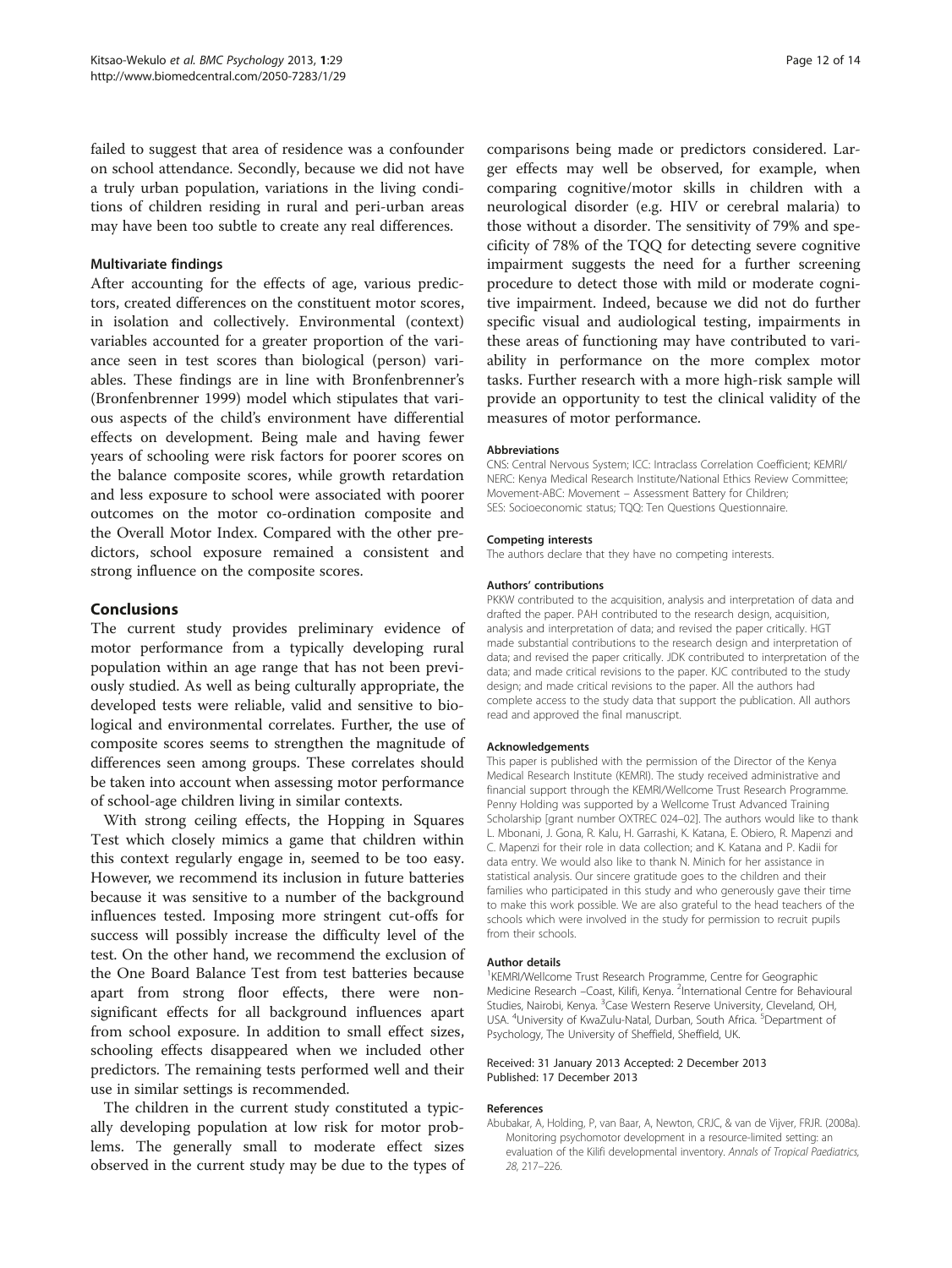- <span id="page-12-0"></span>Abubakar, A, van de Vijver, F, van Baar, A, Mbonani, L, Kalu, R, Newton, C, & Holding, P. (2008b). Socioeconomic status, anthropometric status, and psychomotor development of Kenyan children from resourcelimited settings: a path- analytic study. Early Human Development, 84, 613–621.
- Ackerman, PL, & Cianciolo, AT. (2000). Cognitive, perceptual-speed, and psychomotor determinants of individual differences during skill acquisition. Journal of Experimental Psychology, Applied, 6(4), 259–290.
- Alcock, KJ, Holding, PA, Mung'ala-Odera, V, & Newton, CRJC. (2008). Constructing tests of cognitive abilities for schooled and unschooled children. Journal of Cross-Cultural Psychology, 39, 529–552.
- Bagenda, D, Nassali, A, Kalyesubula, I, Sherman, B, Drotar, D, Boivin, MJ, & Olness, K. (2006). Health, neurologic, and cognitive status of HIV-infected, longsurviving, and antiretroviral-naive Ugandan children. Pediatrics, 117, 729–740.
- Bénéfice, E, & Ba, A. (1994). Differences in motor performances of children attending or not attending nursery school in Sénégal. Child: Care, Health and Development, 20, 361–370.
- Bénéfice, E, Fouéré, T, Malina, RM, & Beunen, G. (1996). Anthropometric and motor characteristics of Senegalese children with different nutritional histories. Child: Care, Health and Development, 22(3), 151–165.
- Bénéfice, E, Fouére, T, & Malina, RM. (1999). Early nutritional history and motor performance of Senegalese chidren, 4–6 years of age. Annals of Human Biology, 26(5), 443–455.
- Berk, LE. (2006). Development Through the Lifespan (4th ed.). Boston, MA: Allyn & Bacon, Incorporated.
- Botha, J-A, & Pienaar, AE. (2008). The motor development of 2- to 6-year old children infected with HIV. South African Journal for Research in Sport, Physical Education and Recreation, 30(2), 39–51.
- Bronfenbrenner, U. (1999). Environments in developmental perspective: theoretical and operational models. In SL Friedman & TD Wachs (Eds.), Measuring Environment across the Life Span: Emerging Methods and Concepts (pp. 3–28). Washington, DC: American Psychological Association Press.
- Bronfenbrenner, U, & Ceci, SJ. (1994). Nature-nurture reconceptualized in developmental perspective: a bioecological model. Psychological Review, 101(4), 568– 586.
- Chang, SM, Walker, SP, Grantham-McGregor, S, & Powell, CA. (2010). Early childhood stunting and later fine motor abilities. Developmental Medicine and Child Neurology, 52(9), 831–836.
- Chowdhury, SD, Wrotniak, BH, & Ghosh, T. (2010). Nutritional and socioeconomic factors in motor development of Santal children of the Purulia district. India Early Human Development, 86(12), 779–784.
- Connolly, KJ, & Grantham-McGregor, SM. (1993). Key issues in generating a psychological-testing protocol. American Journal of Clinical Nutrition, 57 (suppl), 317S–318S.
- Cools, W, De Martelaer, K, Samaey, C, & Andries, C. (2009). Movement skill assessment of typically developing preschool children: a review of seven movement skill assessment tools. Journal of Sports Science and Medicine, 8, 154–168.
- Denckla, MB. (1985). Revised neurological examination for subtle signs. Psychopharmacology Bulletin, 21, 773–800.
- du Toit, D, & Pienaar, AE. (2002). Gender differences in gross motor skills of 3– 6 year-old children in Potchefstroom, South Africa. African Journal for Physical, Health Education, Recreation and Dance, 8(2), 346–358.
- Dufour, DL. (1997). Nutrition, activity, and health in children. Annual Review of Anthropology, 26, 541–565.
- Evans, GW. (2006). Child development and the physical environment. Annual Review of Psychology, 57, 423–451.
- FAO Kenya. (2007). Food Security District Profiles. Nairobi: FAO, Kenya.
- Gallahue, DL, & Ozmun, JC. (2002). Understanding Motor Development: Infants, Children, Adolescents, Adults (5th ed.). New York, NY: McGraw-Hill.
- Gladstone, M, Lancaster, GA, Umar, E, Nyirenda, M, Kayira, E, van den Broek, NR, & Smyth, RL. (2010). The Malawi Developmental Assessment Tool (MDAT): The creation, validation, and reliability of a tool to assess child development in rural African settings. PloS Medicine, 7(5), e1000273.
- Glass, GV, Peckham, PD, & Sanders, JR. (1972). Consequences of failure to meet assumptions underlying the fixed effects analysis of variance and covariance. Review of Educational Research, 42, 237–288.
- Grantham-McGregor, S, Cheung, YB, Cueto, S, Glewwe, P, Richter, L, Strupp, B, & Group TICDS. (2007). Child development in developing countries 1: developmental potential in the first 5 years for children in developing countries. The Lancet, 369, 60–70.
- Henderson, SE, & Sugden, DA. (1992). Movement Assessment Battery for Children: Manual. London: Psychological Corporation.
- Holding, P, & Boivin, M. (2013). The assessment of neuropsychological outcomes in pediatric cerebral malaria. In MJ Boivin & B Giordani (Eds.), Neuropyschology of Children in Africa: Perspectives on Risk and Resilience (pp. 235–276). New York, NY: Springer.
- Holding, PA, Taylor, HG, Kazungu, SD, Mkala, T, Gona, J, Mwamuye, B, Mbonani, L, & Stevenson, J. (2004). Assessing cognitive outcomes in a rural African population: development of a neuropsychological battery in Kilifi District, Kenya. Journal of the International Neuropsychological Society, 10, 246–260.
- Holding, PA, Abubakar, A, & Kitsao-Wekulo, P. (2009). Where there are no tests: A systematic approach to test adaptation. In ML Landow (Ed.), Cognitive Impairment: Causes, Diagnosis and Treatments (pp. 189–200). New York, NY: Nova Science.
- Hoorweg, J, & Stanfield, JP. (1976). The effects of protein energy malnutrition in early childhood on intellectual and motor abilities in later childhood and adolescence. Developmental Medicine and Child Neurology, 18, 330–350.
- Kahuthu, R, Muchoki, T, & Nyaga, C. (2005). Kilifi District Strategic Plan 2005–2010 for Implementation of the National Policy for Sustainable Development. Nairobi, Kenya: National Coordinating Agency for Population and Development.
- Kar, BR, Rao, SL, & Chandramouli, BA. (2008). Cognitive development in children with chronic protein energy malnutrition. Behavioral and Brain Functions, 4, 31–42.
- Kenya National Bureau of Statistics (KNBS) & ICF Macro. (2010). Kenya Demographic and Health Survey 2008-09. Calverton, Maryland: KNBS and ICF Macro.
- Kitsao-Wekulo, PK, Holding, PA, Taylor, HG, Abubakar, A, & Connolly, K. (2012). Neuropsychological testing in a rural African school-age population: evaluating contributions to variability in test performance. Assessment. doi:10.1177/ 1073191112457408.
- Largo, RH, Fischer, JE, & Rousson, V. (2003). Neuromotor development from kindergarten age to adolescence: developmental course and variability. Swiss Medical Weekly, 133, 193–199.
- Leiderman, PH, Babu, B, Kagia, J, Kraemer, HC, & Leiderman, GF. (1973). African infant precocity and some social influences during the first year. Nature, 242, 247–249.
- Livesey, D, Coleman, R, & Piek, J. (2007). Performance on the movement assessment battery for Children by Australian 3- to 5-year-old children. Child: Care, Health and Development, 33(6), 713–719.
- Lotz, L, Loxton, H, & Naidoo, AV. (2005). Visual-motor integration functioning in a South Africa middle childhood sample. Journal of Child and Adolescent Mental Health, 17(2), 63–67.
- Loucaides, CA, Chedzoy, SM, & Bennett, N. (2004). Differences in physical activity levels between urban and rural school children in Cyprus. Health Education Research, 19(2), 138–147.
- Malina, RM. (1984). Physical activity and motor development/performance in populations nutritionally at risk. In E Pollit & P Amante (Eds.), Energy Intake and Activity (pp. 285–301). New York: Alan Riss.
- Malina, RM, & Little, BB. (1985). Body composition, strength, and motor performance in undernourished boys. In B Kemper & WHM Saris (Eds.), Children and Exercise XI (pp. 293–300). Champaign, IL: Human Kinetics.
- Mung'ala-Odera, V, Meehan, R, Njuguna, P, Mturi, N, Alcock, K, Carter, JA, & Newton, CRJC. (2004). Validity and reliability of the 'Ten Questions' Questionnaire for detecting moderate to severe neurological impairment in children aged 6–9 years in rural Kenya. Neuroepidemiology, 23, 67–72.
- Munroe, RL, & Munroe, RH. (1975). Cross-cultural Human Development. New York: Jason Aronson.
- Olney, DK, Kariger, PK, Stoltzfus, RJ, Khalfan, SS, Ali, NS, Tielsch, JM, Sazawal, S, Black, R, Allen, LH, & Pollitt, E. (2009). Development of nutritionally at-risk young chidren is predicted by malaria, anemia, and stunting in Pemba, Zanzibar. The Journal of Nutrition, 139(4), 763–772.
- Pollit, E, Husaini, MA, Harahap, H, Halati, S, Nugraheni, A, & Otto, S. (1994). Stunting and delayed motor development in rural West Java. American Journal of Human Biology, 6, 627–635.
- Portela, N. (2007). An assessment of the motor ability of learners in the foundation phase of primary school education. Masters Thesis. University of Zululand.
- Portney, LG, & Watkins, MP. (2000). Foundations of clinical research: applications to practice (2nd ed.). Upper Saddle River, NJ: Prentice Hall.
- Sherrill, C. (1993). Adapted physical education, recreation and sport: Cross disciplinary and lifespan approach (4th ed.). Madison, Wisconsin: Brown & Benchmark.